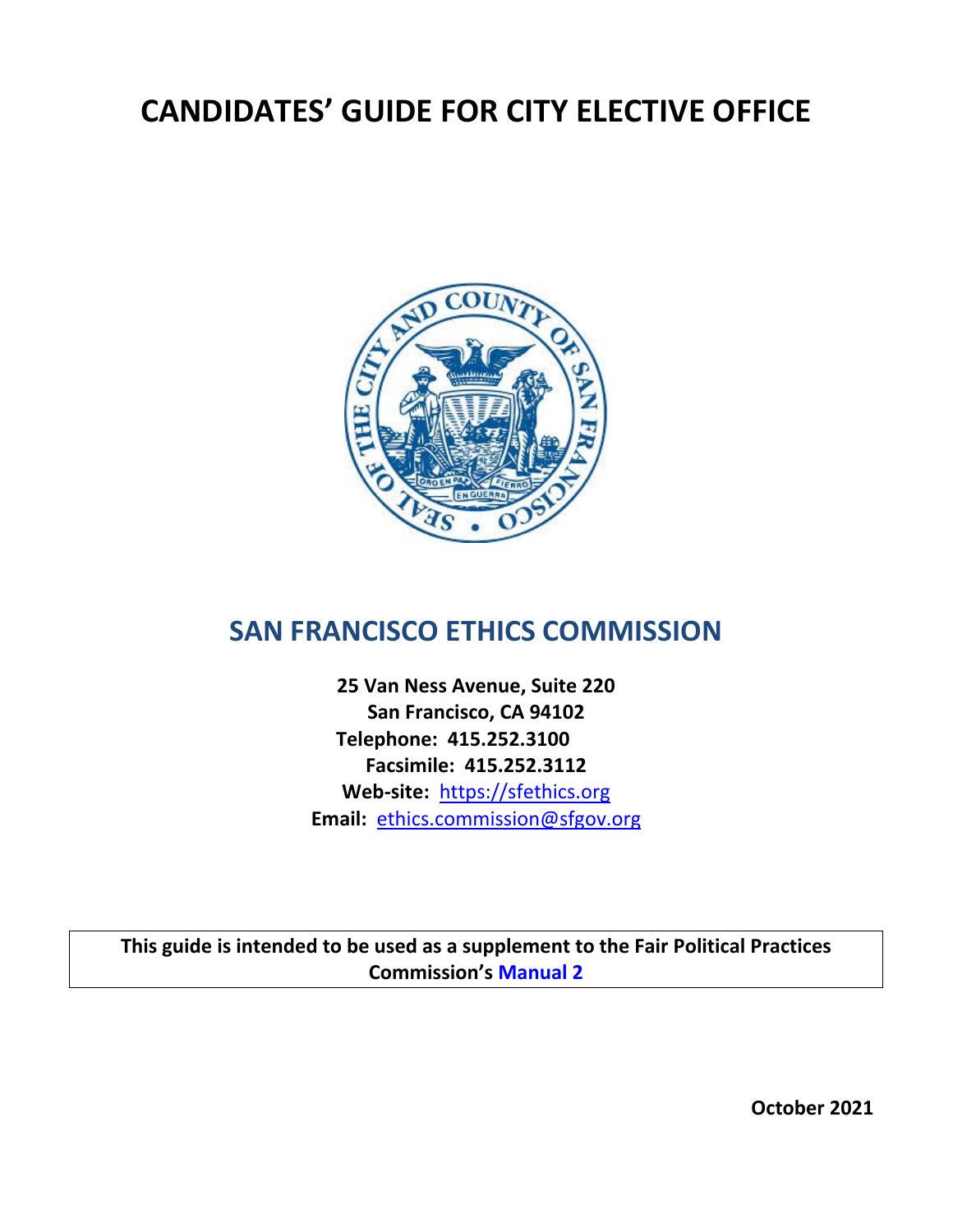#### **TABLE OF CONTENTS**

# **Contents**

| I. |                                                                                                |     |
|----|------------------------------------------------------------------------------------------------|-----|
| Ш. |                                                                                                |     |
|    |                                                                                                |     |
| А. | Declaring Intent To Be a Candidate and To Solicit and Accept Contributions 4                   |     |
| В. |                                                                                                |     |
| C. |                                                                                                |     |
| D. |                                                                                                |     |
| Е. |                                                                                                |     |
| F. |                                                                                                |     |
| G. | Additional Notification Requirements Pertaining to Candidates for Board of Supervisors 8       |     |
| Η. | Additional Notification Requirements Pertaining to Candidates for Mayor  9                     |     |
|    |                                                                                                |     |
| А. |                                                                                                |     |
| В. |                                                                                                |     |
| C. |                                                                                                |     |
| D. | Candidates Who Do Not Raise \$2,000 or More and Who Do Not Spend \$2,000 of Their Own          |     |
|    |                                                                                                |     |
| Ε. |                                                                                                |     |
| F. |                                                                                                |     |
| G. |                                                                                                |     |
| Η. |                                                                                                |     |
| I. |                                                                                                |     |
| J. |                                                                                                |     |
| К. |                                                                                                |     |
| L. |                                                                                                |     |
| V. |                                                                                                |     |
| А. |                                                                                                |     |
| В. |                                                                                                |     |
| C. |                                                                                                |     |
| D. | Restrictions on Contributions from Corporations, Limited Liability Companies, and Limited      |     |
|    |                                                                                                | .18 |
| Ε. | Ban on Accepting or Soliciting Contributions from Contractors Doing Business with the City  18 |     |
| F. | Prohibition on Contributions from Persons with a Financial Interest in a Land Use Matter 19    |     |
| G. | Steps for committees to determine whether a contribution is prohibited under 1.127  19         |     |
| Η. |                                                                                                |     |
| I. |                                                                                                |     |
| J. |                                                                                                |     |
| K. |                                                                                                |     |
| L. |                                                                                                |     |
| M. | Solicitation and Receipt of Campaign Contributions by Appointed Boards and Commissions  23     |     |
|    |                                                                                                |     |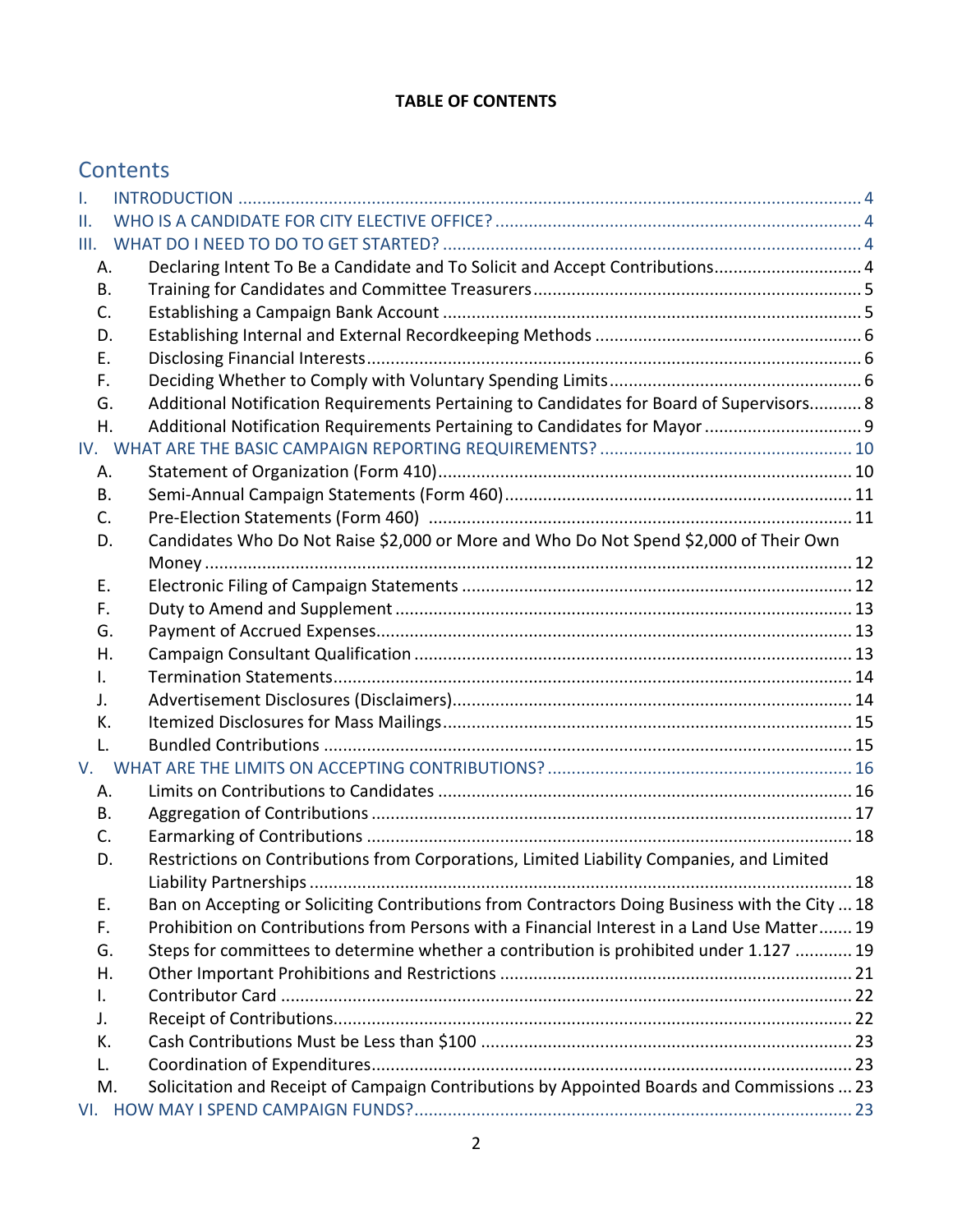| VII. WHAT ARE THE RULES THAT APPLY TO CAMPAIGN ADVERTISING AND MAILERS?  25 |  |
|-----------------------------------------------------------------------------|--|
|                                                                             |  |
|                                                                             |  |
|                                                                             |  |
| IX. WHAT ARE THE CONSEQUENCES OF VIOLATING THE REPORTING REQUIREMENTS?  26  |  |
|                                                                             |  |
|                                                                             |  |
|                                                                             |  |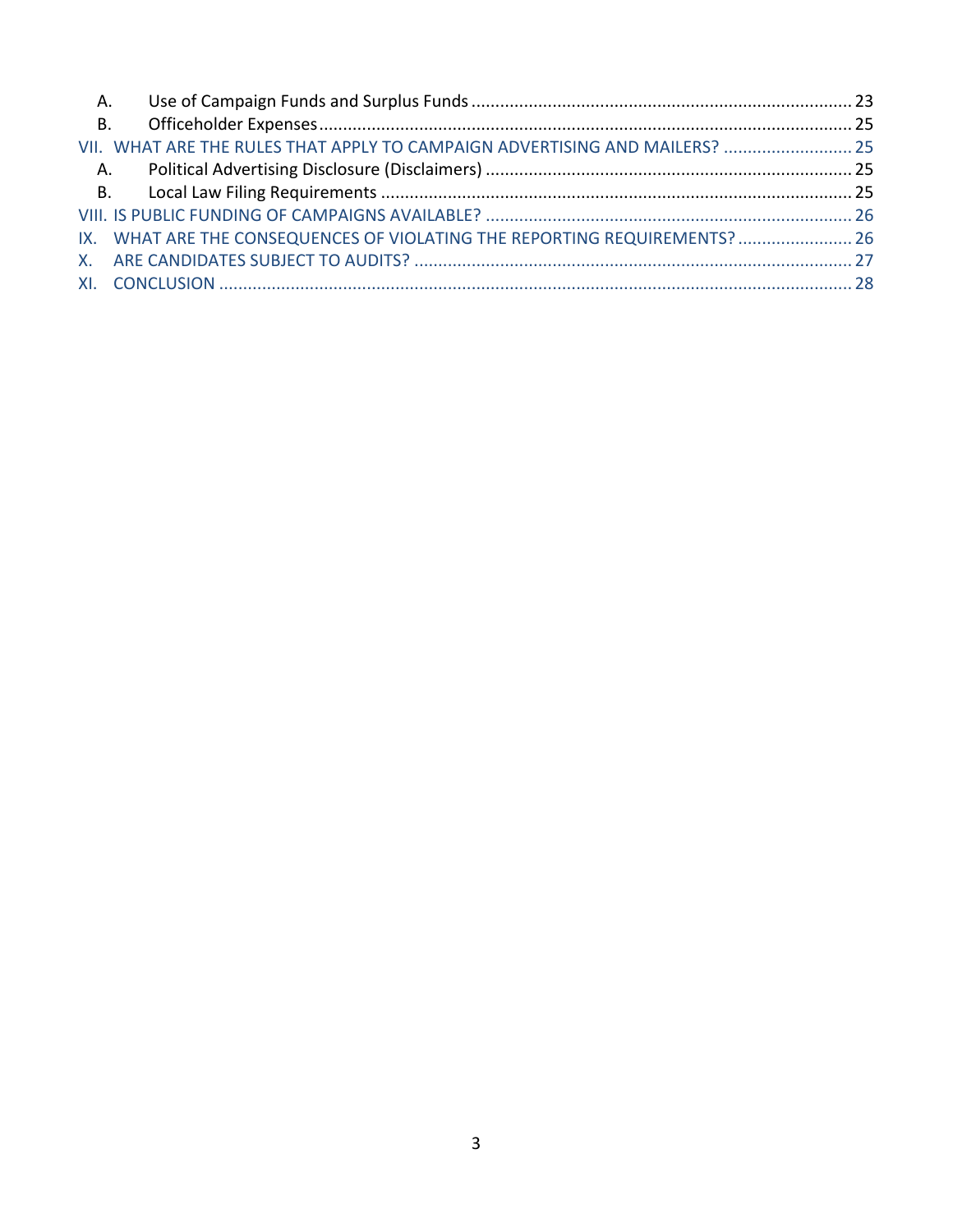### <span id="page-3-0"></span>**I. INTRODUCTION**

This guide summarizes local laws applicable to candidates for San Francisco City elective office. This guide does not apply to candidates for judgeships, Bay Area Rapid Transit (BART) Board, or county central committees, which are not City elective offices. It is intended to answer the most frequently asked questions about applicable laws, and is, therefore, necessarily general. Candidates for the Board of Supervisors should also consult the **[Supplemental Guide](https://sfethics.org/compliance/campaigns/candidates)** for Board of Supervisor Candidates Seeking Public Funding and candidates for Mayor should also consult the **[Supplemental Guide](https://sfethics.org/compliance/campaigns/complete-list-of-campaign-public-finance-forms)** for Mayoral Candidates Seeking Public Funding. These guides are available at the Ethics Commission and on its website. Any specific questions regarding these laws should be directed to the San Francisco Ethics Commission at (415) 252-3100 or [ethics.commission@sfgov.org.](mailto:ethics.commission@sfgov.org)

In addition to the Ethics Commission, agencies that administer and enforce laws regulating recipient committees and elections include the California Secretary of State (SOS), the Fair Political Practices Commission (FPPC), and the San Francisco Department of Elections. They may be contacted as follows:

| SOS                  | $(916)$ 653-6814 | www.sos.ca.gov      |
|----------------------|------------------|---------------------|
| <b>FPPC</b>          | (916) 275-3772   | www.fppc.ca.gov     |
| SF Dept of Elections | (415) 554-4375   | www.sfelections.org |

The FPPC's **Campaign Disclosure Manual 2** [Information for Local Candidates](http://www.fppc.ca.gov/content/dam/fppc/NS-Documents/TAD/Campaign%20Manuals/Manual_2/Final_Manual_2_Entire_Manual.pdf) covers in more detail the state's requirements for candidates. Copies of that manual are also available at the Ethics Commission's office and online.

**Please be aware that additional requirements and restrictions may apply. To the extent this guide conflicts with state or local law, the law controls.**

# <span id="page-3-1"></span>**II. WHO IS A CANDIDATE FOR CITY ELECTIVE OFFICE?**

San Francisco City elective offices include: Mayor, Members of the Board of Supervisors, City Attorney, District Attorney, Treasurer, Sheriff, Assessor, Public Defender, Members of the Board of Education of the San Francisco Unified School District and Members of the Governing Board of the San Francisco Community College District. Any person running for one of these offices is a candidate for City elective office.

*See* [S.F. Campaign & Governmental Conduct \("C&GC"\) Code Sec. 1.104.](https://codelibrary.amlegal.com/codes/san_francisco/latest/sf_campaign/0-0-0-11#JD_ArticleI)

# <span id="page-3-2"></span>**III. WHAT DO I NEED TO DO TO GET STARTED?**

#### <span id="page-3-3"></span>**A. Declaring Intent To Be a Candidate and To Solicit and Accept Contributions**

Before a candidate solicits or accepts campaign contributions (including loans) or uses any personal funds for campaign purposes (excluding filing fees), the candidate must file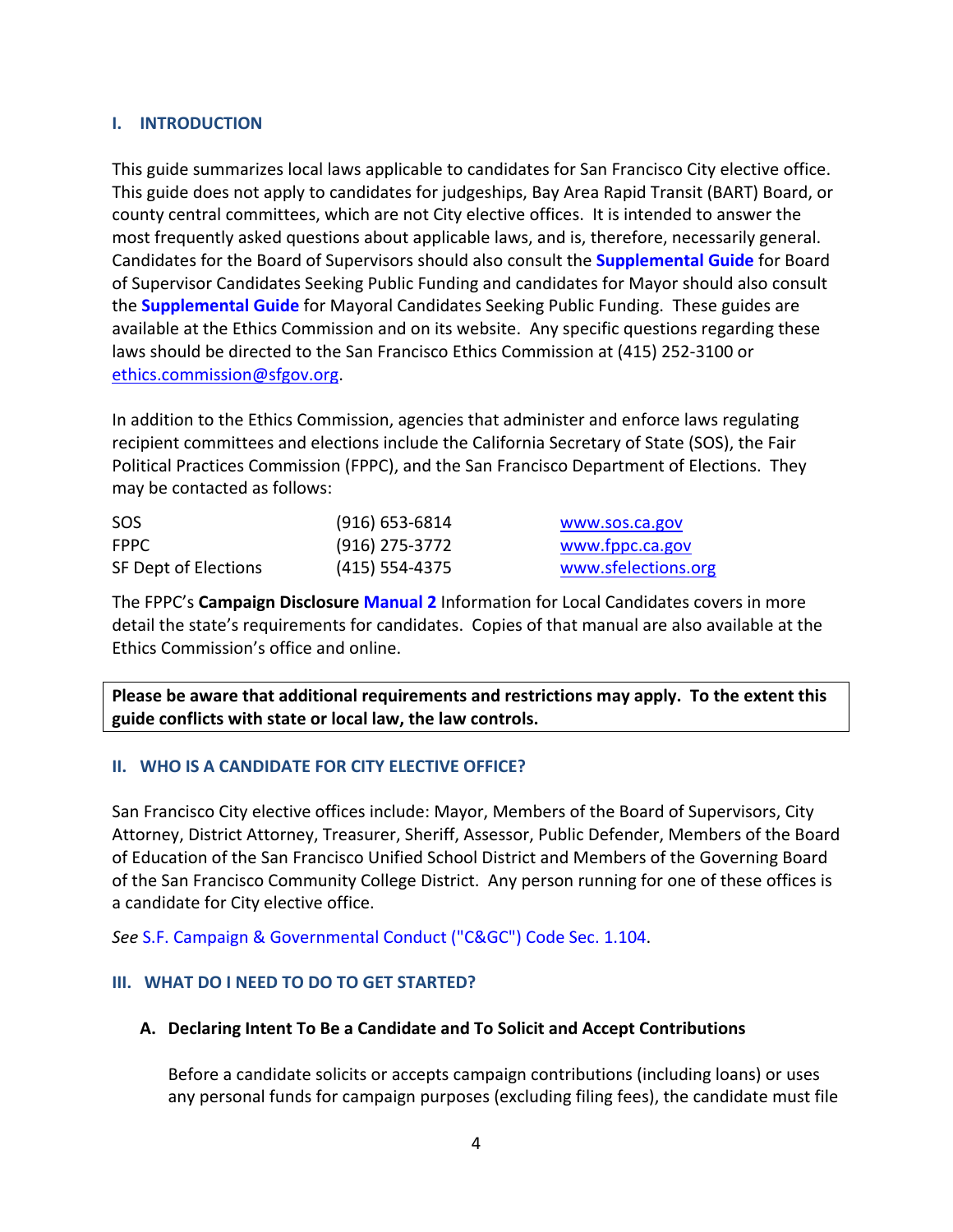a *Candidate Intention Statement (***[Form 501](https://sfethics.org/compliance/campaigns/complete-list-of-campaign-public-finance-forms)***)* with the San Francisco Ethics Commission and a *Declaration of Intent to Solicit and Accept Contributions* with the San Francisco [Department of Elections.](http://sfgov.org/elections/contact-us) A candidate may run for only one City elective office in a given election.

*See* Cal. Gov't Code [§ 85200;](http://leginfo.legislature.ca.gov/faces/codes_displaySection.xhtml?lawCode=GOV§ionNum=85200.) [S.F. C&GC](http://library.amlegal.com/nxt/gateway.dll/California/campaign/articleielectioncampaigns?f=templates$fn=default.htm$3.0$vid=amlegal:sanfrancisco_ca$anc=JD_Art.ICh.1) Code § 1.122.

#### <span id="page-4-0"></span>**B. Training for Candidates and Committee Treasurers**

Every committee must have a treasurer. The committee may not accept contributions or make expenditures before a treasurer is appointed or while the treasurer's post is vacant, even if there is an assistant treasurer. A candidate may serve as the treasurer of his or her candidate committee. FPPC Manual 2 discusses in detail the responsibilities of a candidate and treasurer.

Every candidate and his or her treasurer must complete a training program developed by the Ethics Commission prior to the election at which the candidate's name will appear on the ballot. An assistant treasurer who signs campaign statements is also required to complete this training. The Commission welcomes and encourages fundraisers, campaign consultants and other representatives to attend a training session as well. After completing the training requirement, candidates, treasurers and assistant treasurers must submit a Certification of Training Form (**[Form SFEC-107](https://sfethics.org/compliance/campaigns/complete-list-of-campaign-public-finance-forms)**) to the Ethics Commission.

A candidate/treasurer may satisfy the training requirement by attending a live training held by the Ethics Commission or by viewing the Ethics Commission's training online. The dates of [training sessions](https://sfethics.org/ethics/category/education) are posted on the Commission's website.

*See* S.F. Campaign & Governmental Conduct ("S.F. C&GC") Code § 1.107 and S.F. Ethics Commission ("SFEC") [Regulations](https://sfethics.org/ethics/2011/06/-regulations-to-campaign-finance-reform-ordinance-san-francisco-campaign-and-governmental-conduct-co.html) §§ 1.107-1, 1.107-2 and 1.107-3.

#### <span id="page-4-1"></span>**C. Establishing a Campaign Bank Account**

The treasurer of each candidate committee must establish a campaign contribution trust account at an office of a bank located in the City and County of San Francisco. All expenditures for the City elective office, including those made with personal funds, must be made from this account. *See* FPPC's Campaign **[Disclosure Manual 2](http://www.fppc.ca.gov/content/dam/fppc/NS-Documents/TAD/Campaign%20Manuals/Manual_2/Final_Manual_2_Entire_Manual.pdf)** for detailed information on reimbursement of campaign expenditures made by individuals other than the candidate. A candidate may not use funds from the campaign bank account for personal use and may not be reimbursed from the campaign bank account for campaign-related expenditures.

*See* Cal. Gov't Code [§ 85201;](http://leginfo.legislature.ca.gov/faces/codes_displaySection.xhtml?lawCode=GOV§ionNum=85201.) [S.F. C&GC](http://library.amlegal.com/nxt/gateway.dll/California/campaign/articleielectioncampaigns?f=templates$fn=default.htm$3.0$vid=amlegal:sanfrancisco_ca$anc=JD_Art.ICh.1) Code § 1.108.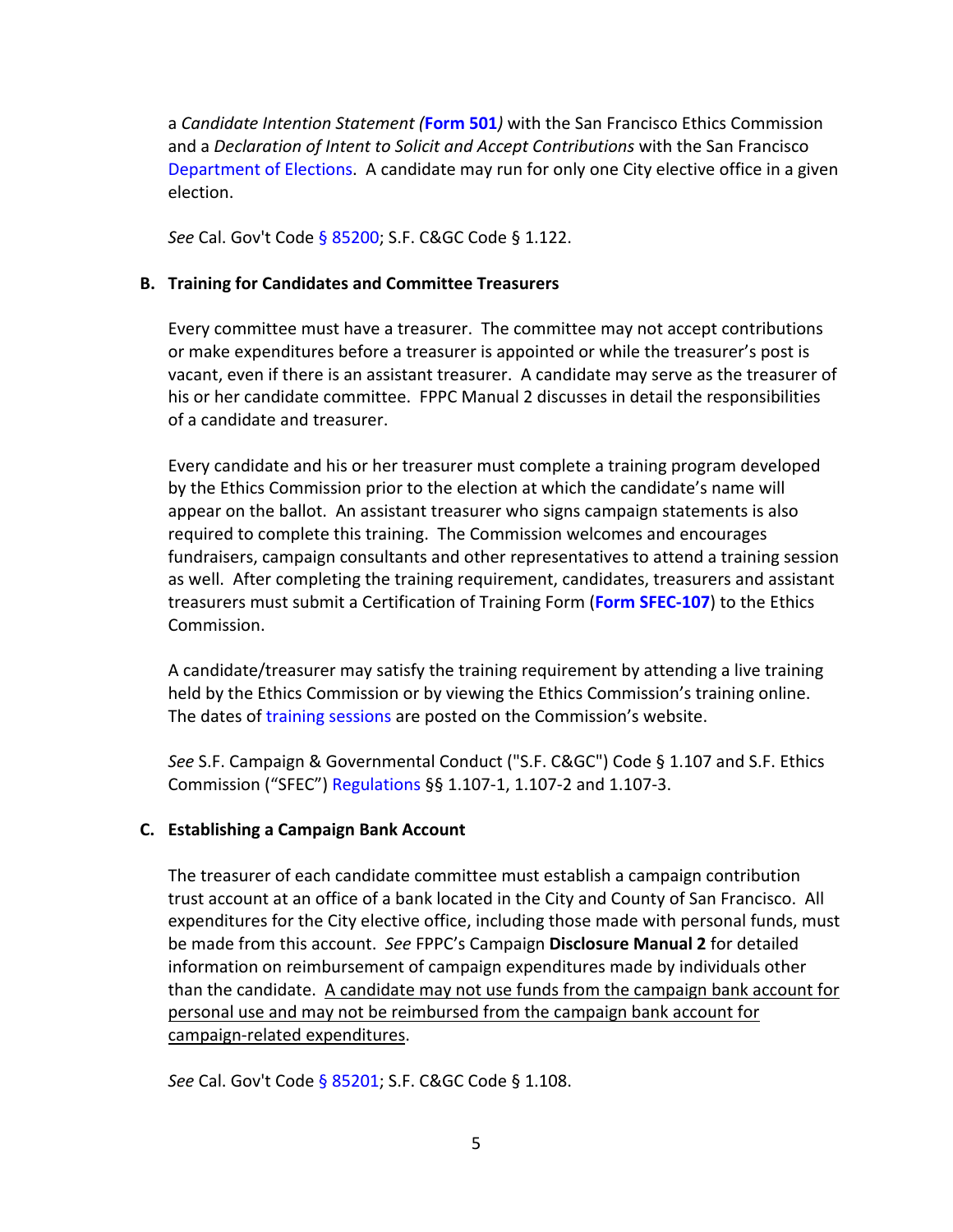#### <span id="page-5-0"></span>**D. Establishing Internal and External Recordkeeping Methods**

An accurate and organized record must be kept of all campaign receipts and expenditures. All individuals who handle receipts and make expenditures must be aware of and practice the record keeping procedures required by the Political Reform Act ("PRA") and **[FPPC regulations](http://www.fppc.ca.gov/the-law/fppc-regulations.html)** outlined in FPPC Campaign **[Disclosure Manuals](http://www.fppc.ca.gov/learn/campaign-rules/campaign-disclosure-manuals.html)**. While other committee members may be involved, the candidate and treasurer remain legally responsible for the accuracy of the records.

Committees must keep all records, including original source documentation, for a period of four years from the date the campaign statement relating to the records was filed. Committees may be audited by the Ethics Commission, the FPPC or the Franchise Tax Board. For a detailed discussion of the types of records required to be maintained, see FPPC Campaign Disclosure Manual 2 and the Ethics Commission's **[Records Required for](https://sfethics.org/compliance/campaigns/audits/required-records)  [Audit](https://sfethics.org/compliance/campaigns/audits/required-records) and [Guidelines for Organizing Records](https://sfethics.org/wp-content/uploads/2015/04/Records_Required_for_Audit.pdf)** guide. Committees are required to provide records to the Ethics Commission within **ten business days** of a request by the Ethics Commission.

*See* Gov't Code [§ 84104;](http://leginfo.legislature.ca.gov/faces/codes_displaySection.xhtml?lawCode=GOV§ionNum=84104.) 2 Cal. Code of Regs. [§ 18401;](http://www.fppc.ca.gov/content/dam/fppc/NS-Documents/LegalDiv/Regulations/Index/Chapter4/18401.pdf) and [S.F. C&GC](http://library.amlegal.com/nxt/gateway.dll/California/campaign/articleielectioncampaigns?f=templates$fn=default.htm$3.0$vid=amlegal:sanfrancisco_ca$anc=JD_Art.ICh.1) Code § 1.109.

#### <span id="page-5-1"></span>**E. Disclosing Financial Interests**

Each candidate must file a *Statement of Economic Interests* (**[Form 700](http://www.fppc.ca.gov/Form700.html)**) with the [Department of Elections](http://sfgov.org/elections/department-elections) disclosing investments, interests in real property, and income received during the immediately preceding 12 months. This statement must be filed by the deadline for filing nomination papers. The filing of a *Statement of Economic Interests* may not be required if the candidate has filed a statement within the past 60 days with Elections.

*See* Cal. Gov't Code [§ 87201.](http://leginfo.legislature.ca.gov/faces/codes_displaySection.xhtml?lawCode=GOV§ionNum=87201.)

#### <span id="page-5-2"></span>**F. Deciding Whether to Comply with Voluntary Spending Limits**

The Voluntary Expenditure Ceiling is an optional spending limit. A candidate for Assessor, City Attorney, District Attorney, Public Defender, Sheriff, Treasurer, the Board of Education of the San Francisco Unified School District, or the Governing Board of the San Francisco Community College District may accept the applicable voluntary expenditure ceiling. Candidates for the Board of Supervisors or Mayor may not accept a voluntary expenditure ceiling – instead, such candidates may be subject to an individual expenditure ceiling if the Ethics Commission certifies them to receive public funds.

A candidate for Assessor, City Attorney, District Attorney, Public Defender, Sheriff, Treasurer, the Board of Education of the San Francisco Unified School District or the Governing Board of the San Francisco Community College District who wishes to accept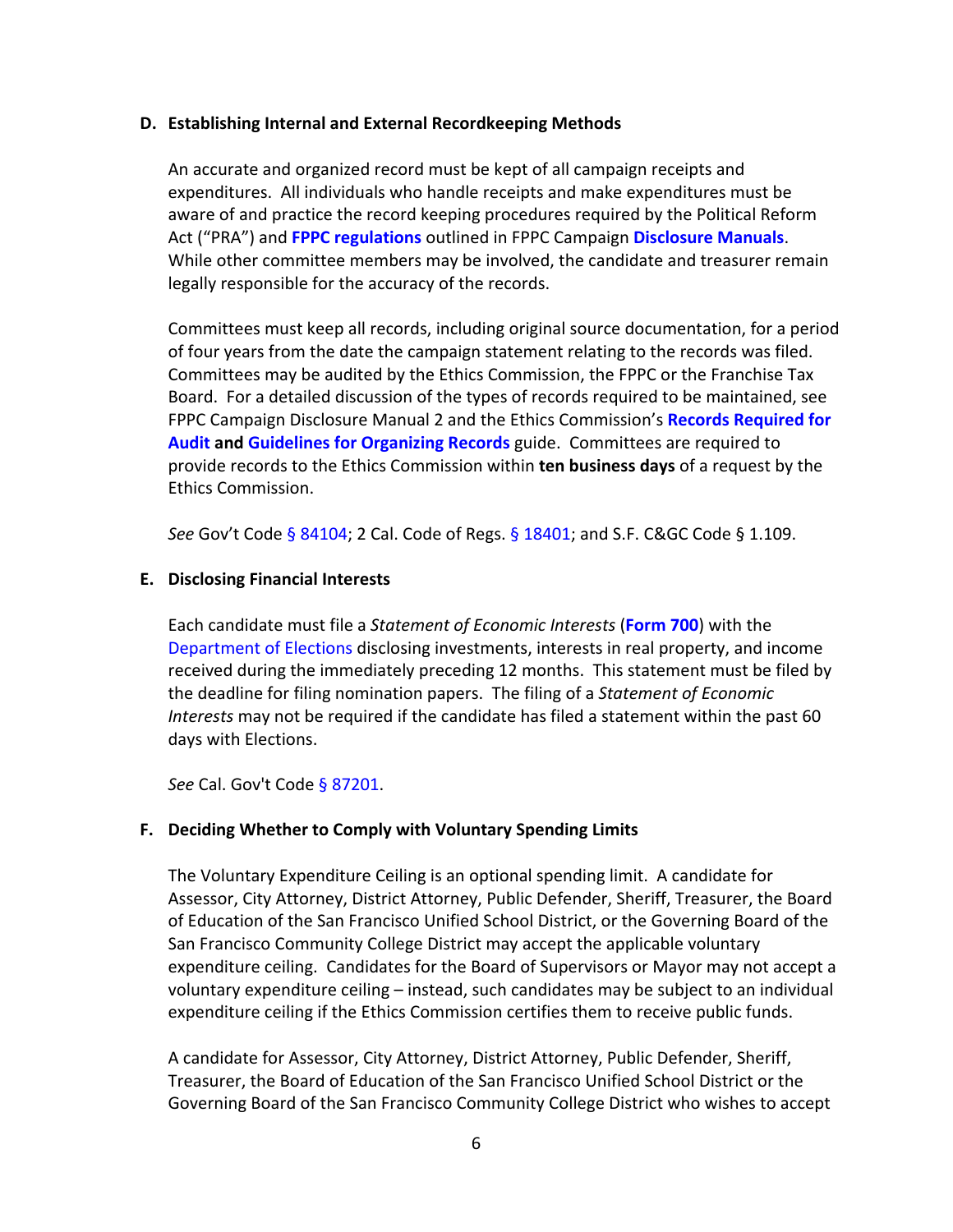the applicable voluntary expenditure ceiling must file an *Acceptance of Voluntary Expenditure Ceiling Statement* (**[Form SFEC-128](https://sfethics.org/compliance/campaigns/complete-list-of-campaign-public-finance-forms)**) with the Ethics Commission indicating that he or she accepts the applicable expenditure ceiling by the [deadline](https://sfelections.sfgov.org/candidates) for filing nomination papers. Once filed, this statement may not be withdrawn. The Ethics Commission will post on its website a list of candidates who have accepted the voluntary expenditure ceiling.

Any candidate who files a statement accepting the spending limit and makes campaign expenditures that exceed the limit at a time when the limit has not been lifted will be subject to penalties.

Any candidate committee that receives contributions, makes expenditures, incurs expenses or has funds in its campaign trust account that exceed 100 percent of the applicable expenditure ceiling must, within 24 hours of exceeding 100 percent of the applicable expenditure ceiling, file **[Form SFEC-134\(b\)](https://sfethics.org/compliance/campaigns/complete-list-of-campaign-public-finance-forms)** with the Ethics Commission.<sup>[1](#page-6-0)</sup>

Within 24 hours after receiving such notice, the Ethics Commission will lift the voluntary expenditure ceiling if:

(1) a candidate seeking election to the same City elective office, who has declined to accept the voluntary expenditure ceilings, receives contributions or makes qualified campaign expenditures in excess of 100 percent of the applicable voluntary expenditure ceiling; or

(2) a person or persons make expenditures or payments, or incur expenses for the purpose of making independent expenditures, electioneering communications or member communications that total more than 100 percent of the applicable voluntary expenditure ceiling, and those expenditures or communications clearly identify a candidate seeking election to the same City elective office; or

(3) a candidate seeking election to the same City elective office, who has accepted the voluntary expenditure ceiling, makes qualified campaign expenditures in excess of 100 percent of the voluntary expenditure ceiling.

If the Commission lifts the limit, the Commission will inform every candidate for that office that the voluntary expenditure ceiling has been lifted.

The provisions related to the raising of the individual expenditure ceilings are considerably different for candidates for Mayor and the Board of Supervisors who seek public financing. These candidates should [refer to](https://sfethics.org/compliance/campaigns/candidates/public-financing-program) the *Supplemental Guide for Mayoral* 

<span id="page-6-0"></span> $1$  This requirement applies only if at least one candidate for the City elective office has filed a statement with the Ethics Commission to accept the applicable voluntary expenditure limit.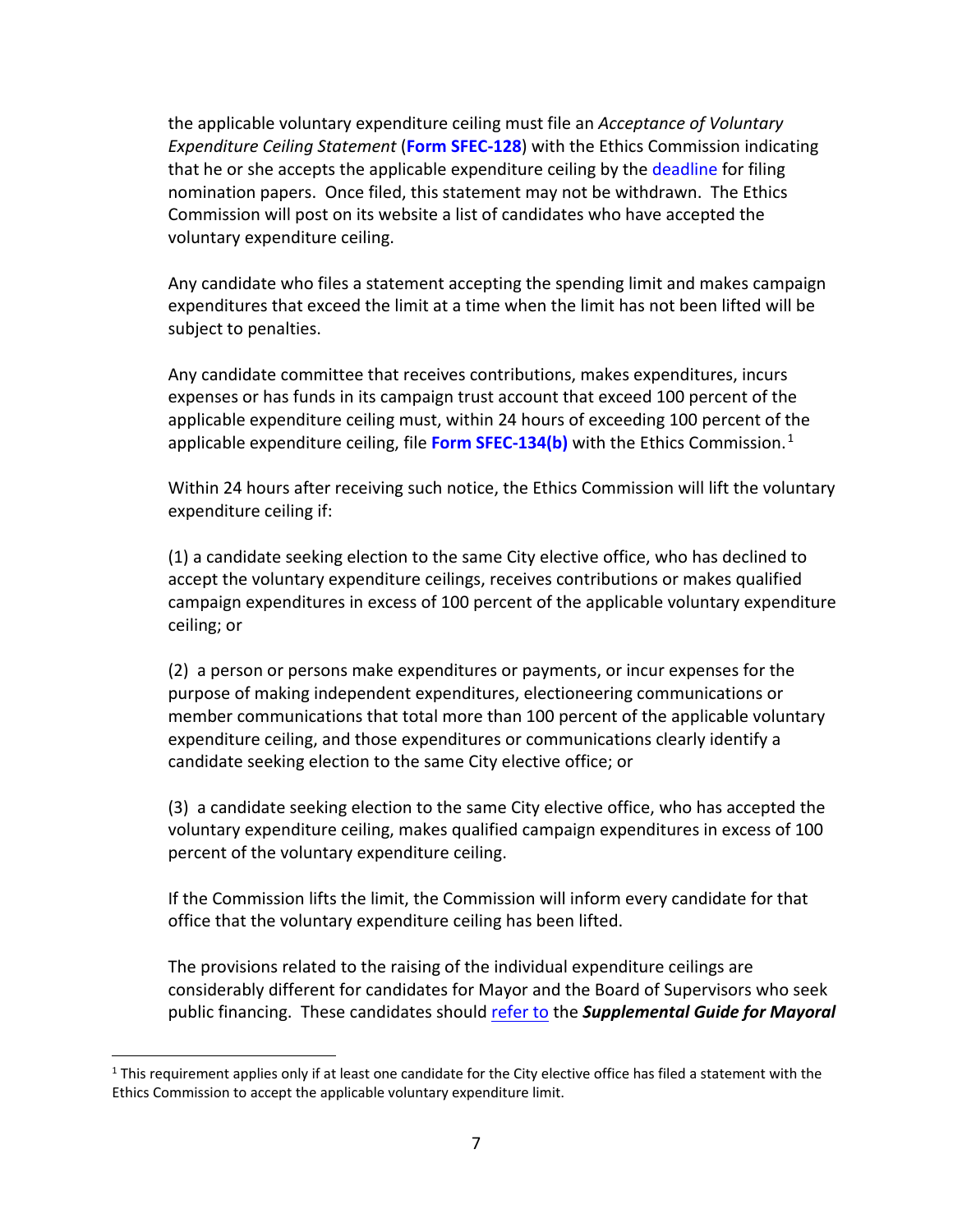# *Candidates Seeking Public Funding* or the *Supplemental Guide for Board of Supervisors Candidates Seeking Public Funding*.

*See* [S.F. C&GC](http://library.amlegal.com/nxt/gateway.dll/California/campaign/articleielectioncampaigns?f=templates$fn=default.htm$3.0$vid=amlegal:sanfrancisco_ca$anc=JD_Art.ICh.1) Code §§ 1.128 & 1.134(b).

The voluntary expenditure limits are as follows:

| <b>Office</b>                          | General   |
|----------------------------------------|-----------|
| City Attorney, Treasurer, District     | \$243,000 |
| Attorney, Sheriff, Assessor and Public |           |
| Defender                               |           |
| Board of Education and                 | \$104,000 |
| <b>Community College District</b>      |           |

*See* [S.F. C&GC](http://library.amlegal.com/nxt/gateway.dll/California/campaign/articleielectioncampaigns?f=templates$fn=default.htm$3.0$vid=amlegal:sanfrancisco_ca$anc=JD_Art.ICh.1) Code §§ 1.128 & 1.130.

# <span id="page-7-0"></span>**G. Additional Notification Requirements Pertaining to Candidates for Board of Supervisors**

All candidates for the Board of Supervisors must file a *Statement of Participation or Non-Participation in Public Financing Program* [Form **[SFEC 142\(a\)](https://sfethics.org/compliance/campaigns/candidates/reporting-and-recordkeeping-for-candidates)**] no later than 3 calendar days after the deadline to file nomination papers in the year of the applicable election to indicate whether they intend to participate in the public financing program. The form may not be amended or withdrawn after that deadline. Indicating an intent to participate on *Statement of Participation or Non-Participation in Public Financing Program* form does not qualify a candidate for public funds. In order to qualify for public funding, a candidate must submit an application and meet eligibility requirements, as explained in the *[Supplemental Guide](https://sfethics.org/compliance/campaigns/candidates/public-financing-program) for Board of Supervisor Candidates Seeking Public Funding.* 

Candidates for the Board of Supervisors must notify the Ethics Commission within 24 hours of receiving or spending certain amounts (outlined below) of money, regardless of whether the candidate receives public funding.

# Initial Threshold Report (\$10,000 threshold)

Each candidate for the Board of Supervisors (including publicly funded candidates) must file the *[Threshold Form](https://sfethics.org/compliance/campaigns/candidates/reporting-and-recordkeeping-for-candidates)*

• within 24 hours of receiving contributions to be deposited into the Campaign Contribution Trust Account or making expenditures that in the aggregate equal or exceed \$10,000.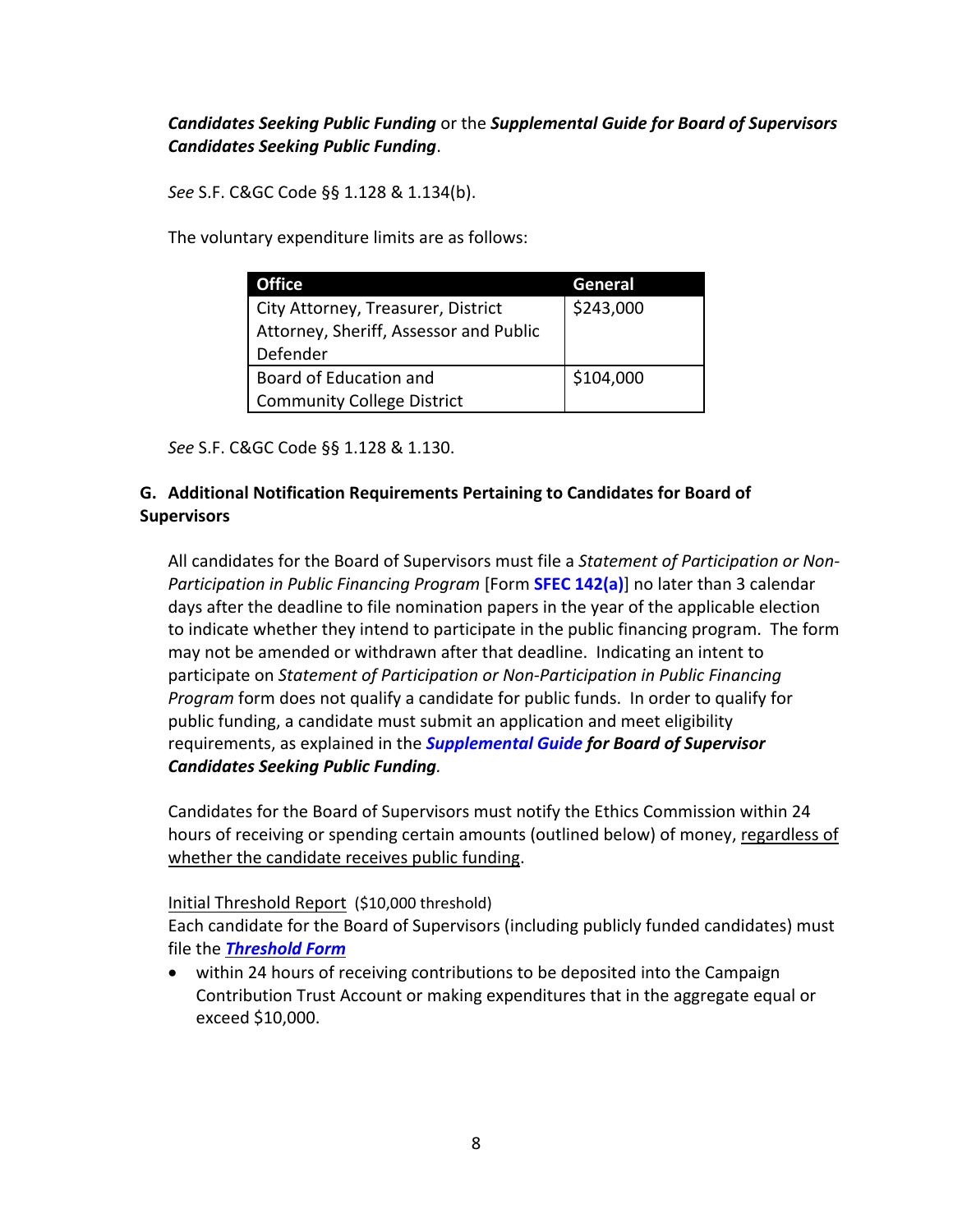Subsequent Threshold Filing(s) (\$100,000 threshold and each subsequent \$10,000 threshold)

In a district where at least one candidate is certified as eligible to receive public funds, each candidate (including publicly funded candidates) must file the *[Threshold Form](https://sfethics.org/compliance/campaigns/candidates/public-financing-program)* as follows:

(1) within 24 hours of:

- o receiving \$100,000 or more (monetary contributions, loans, in-kind contributions and public funds); or
- o spending \$100,000 or more (paid and unpaid expenditures).

And thereafter,

(2) within 24 hours of each time

- o receipts (monetary contributions, loans, in-kind contributions and public funds); or
- o expenditures (paid and unpaid expenditures)

reach an additional \$10,000 amount (i.e., when receipts or expenditures, whichever comes first, reach \$110,000, \$120,000, \$130,000, etc.)

Any person who wishes to receive written notification from the Ethics Commission that the Commission has certified a candidate for the Board of Supervisors as eligible to receive public funds should complete and submit to the Ethics Commission **[Form SFEC-](https://sfethics.org/compliance/campaigns/complete-list-of-campaign-public-finance-forms)[152\(c\)](https://sfethics.org/compliance/campaigns/complete-list-of-campaign-public-finance-forms)** or send an email to [ethics.commission@sfgov.org.](mailto:ethics.commission@sfgov.org)

*See* [S.F. C&GC](http://library.amlegal.com/nxt/gateway.dll/California/campaign/articleielectioncampaigns?f=templates$fn=default.htm$3.0$vid=amlegal:sanfrancisco_ca$anc=JD_Art.ICh.1) Code § 1.152(a).

# <span id="page-8-0"></span>**H. Additional Notification Requirements Pertaining to Candidates for Mayor**

All candidates for Mayor must file a *Statement of Participation or Non-Participation in Public Financing Program* form [**[Form SFEC 142\(a\)](https://sfethics.org/compliance/campaigns/candidates/reporting-and-recordkeeping-for-candidates)**] by the deadline to file nomination papers for the applicable election to indicate whether they intend to participate in the public financing program. The form may not be amended or withdrawn after that deadline. Indicating an intent to participate on a *Statement of Participation or Non-Participation in Public Financing Program* form [**[Form SFEC 142\(a\)](https://sfethics.org/compliance/campaigns/candidates/reporting-and-recordkeeping-for-candidates)**] does not qualify a candidate for public funds. In order to qualify for public funding, a candidate must submit an application and meet eligibility requirements, as explained in the **[Supplemental Guide for Candidates for Mayor Seeking Public Funding](https://sfethics.org/compliance/campaigns/candidates/public-financing-program)**.

Candidates for Mayor must notify the Ethics Commission within 24 hours of receiving or spending a certain amount of money, regardless of whether the candidate receives public funding.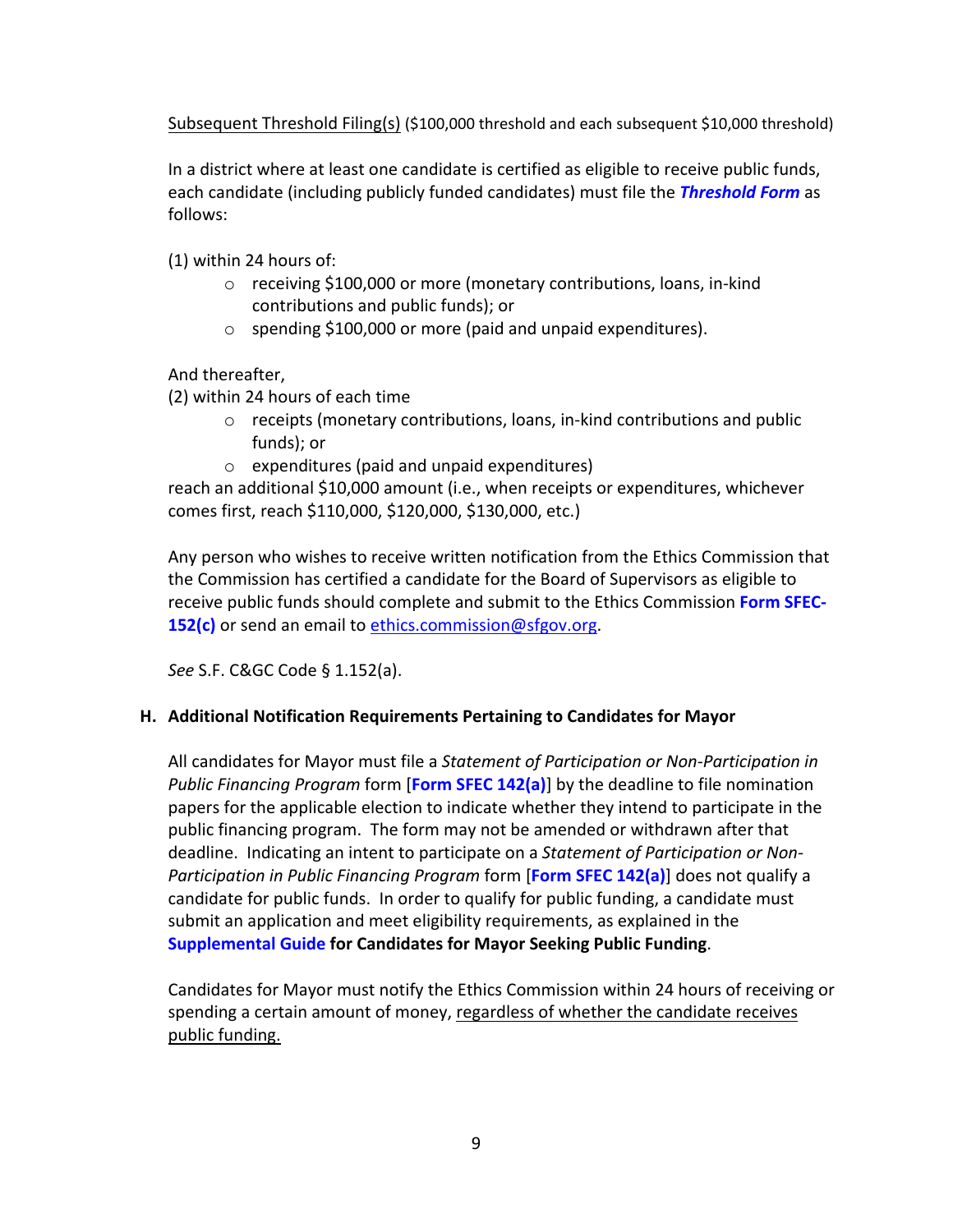Initial Threshold Report (\$50,000 threshold)

Each candidate for Mayor (including publicly funded candidates) must file the *[Threshold](https://sfethics.org/compliance/campaigns/candidates/reporting-and-recordkeeping-for-candidates)  [Form](https://sfethics.org/compliance/campaigns/candidates/reporting-and-recordkeeping-for-candidates)*

• within 24 hours of receiving contributions to be deposited into the Campaign Contribution Trust Account or making expenditures that in the aggregate equal or exceed \$50,000.

Subsequent Threshold(s) (\$1,000,000 threshold and each subsequent \$50,000 threshold) If at least one candidate is certified as eligible to receive public funds, each candidate (including publicly funded candidates) must file the *[Threshold Form](https://sfethics.org/compliance/campaigns/candidates/reporting-and-recordkeeping-for-candidates)* as follows: (1) within 24 hours of:

- o receiving \$1,000,000 or more (monetary contributions, loans, in-kind contributions and public funds); or
- o spending \$1,000,000 or more (paid and unpaid expenditures).

# And thereafter,

(2) within 24 hours of each time

- o receipts (monetary contributions, loans, in-kind contributions and public funds); or
- o expenditures (paid and unpaid expenditures)

reach an additional \$50,000 amount (i.e., when receipts or expenditures, whichever comes first, reach \$1,050,000, \$1,100,000, \$1,150,000, etc.)

Any person who wishes to receive written notification from the Ethics Commission that the Commission has certified a candidate for Mayor as eligible to receive public funds should complete and submit to the Ethics Commission *[Form SFEC-152\(c\)](https://sfethics.org/compliance/campaigns/complete-list-of-campaign-public-finance-forms)*.

*See* [S.F. C&GC](http://library.amlegal.com/nxt/gateway.dll/California/campaign/articleielectioncampaigns?f=templates$fn=default.htm$3.0$vid=amlegal:sanfrancisco_ca$anc=JD_Art.ICh.1) Code § 1.152(b).

# <span id="page-9-0"></span>**IV. WHAT ARE THE BASIC CAMPAIGN REPORTING REQUIREMENTS?**

FPPC **[Manual 2](http://www.fppc.ca.gov/content/dam/fppc/NS-Documents/TAD/Campaign%20Manuals/Manual_2/Final_Manual_2_Entire_Manual.pdf)** discusses the filing of various **[FPPC forms](http://www.fppc.ca.gov/learn/campaign-rules/campaign-forms.html)** (Statement of Organization Form 410, Semi-Annual Campaign Statements Form 460, and Pre-Election Statements Form 460) along with requirements for candidates who do not raise or spend \$2,000 or more as required under state law. The section below discusses additional requirements at the local level as they relate to the filing of forms by San Francisco candidates and candidate committees.

# <span id="page-9-1"></span>**A. Statement of Organization [\(Form 410\)](http://www.fppc.ca.gov/content/dam/fppc/NS-Documents/TAD/Campaign%20Forms/410.pdf)**

If a candidate raises \$2,000 or more, he or she must file a *Statement of Organization (Form 410)* with the SOS and the Ethics Commission within 10 days of receiving contributions totaling \$2,000 or more. (This statement may be filed before a candidate receives \$2,000 if the candidate contemplates receiving \$2,000 or more.) After the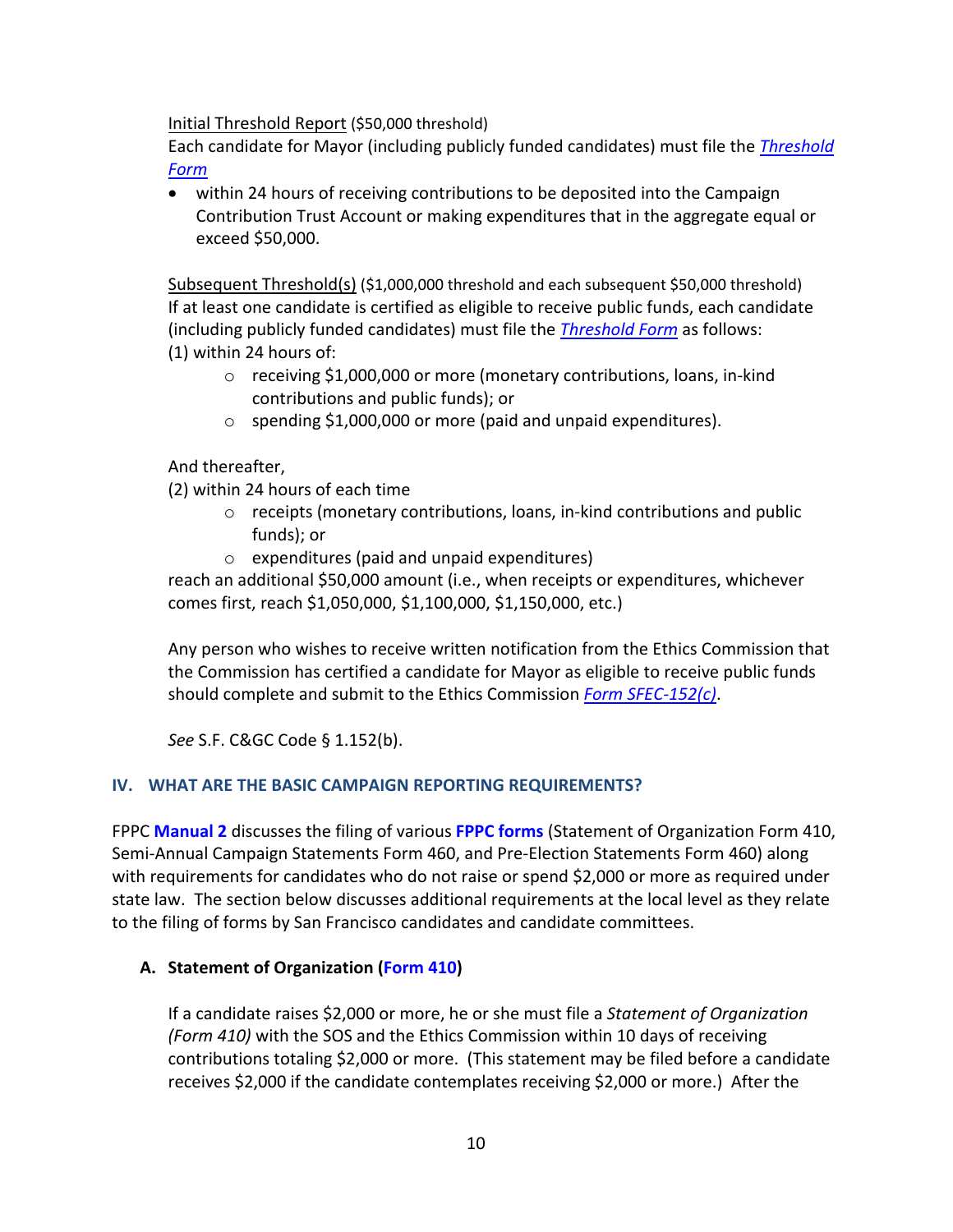**[Form 410](http://www.fppc.ca.gov/content/dam/fppc/NS-Documents/TAD/Campaign%20Forms/410.pdf)** is filed, the SOS will issue an identification number (FPPC ID#) that the candidate must use on all subsequent filings.

*Note:* If a candidate does not plan to raise \$2,000, the candidate may elect to file a **[Form](http://www.fppc.ca.gov/content/dam/fppc/NS-Documents/TAD/Campaign%20Forms/470%20IA.pdf)  [470](http://www.fppc.ca.gov/content/dam/fppc/NS-Documents/TAD/Campaign%20Forms/470%20IA.pdf)**, which is discussed in section D below, rather than a *Form 410*. Candidates with controlled committees may not use the *Form 470*.

FPPC Regulation [§ 18402](http://www.fppc.ca.gov/content/dam/fppc/NS-Documents/LegalDiv/Regulations/Index/Chapter4/18402.pdf) requires candidate-controlled committees to include the following information in the committee's name: the last name of the controlling candidate, the office sought and the year of the election.

*See* Cal. Gov't Code § 84101.

### <span id="page-10-0"></span>**B. Semi-Annual Campaign Statements [\(Form 460\)](http://www.fppc.ca.gov/content/dam/fppc/NS-Documents/TAD/Campaign%20Forms/460.pdf)**

Candidates must file semi-annual campaign statements disclosing the receipts and expenditures of their campaign committees whether or not the candidate receives contributions or makes expenditures during the reporting period. A candidate who has filed a *Form 410* must file a semi-annual campaign statement using a *Form 460 Recipient Committee Campaign Statement*.

Candidates who have not filed a *Form 410* because they expect neither to receive contributions totaling more than \$2,000 nor make expenditures totaling more than \$2,000 during the calendar year may file an *Officeholder and Candidate Campaign Statement – Short Form (Form 470)* instead of the Form 460.[2](#page-10-2) 

*See* Cal. Gov't Code [§§ 84200](http://leginfo.legislature.ca.gov/faces/codes_displaySection.xhtml?lawCode=GOV§ionNum=84200.) and [84206.](http://leginfo.legislature.ca.gov/faces/codes_displaySection.xhtml?lawCode=GOV§ionNum=84206.)

Due dates for the semi-annual campaign statements may be found on the FPPC's [web](http://www.fppc.ca.gov/learn/campaign-rules/where-and-when-to-file-campaign-statements/when-to-file-campaign-statements-state-local-filing-schedules.html)[site.](http://www.fppc.ca.gov/learn/campaign-rules/where-and-when-to-file-campaign-statements/when-to-file-campaign-statements-state-local-filing-schedules.html)

Note: Forms must include information for the entire reporting period. If your Form 460 includes less than complete information for the entire period covered, you will be required to amend your Form and you may be subject to late fees or penalties.

#### <span id="page-10-1"></span>**C. Pre-Election Statements [\(Form 460\)](http://www.fppc.ca.gov/content/dam/fppc/NS-Documents/TAD/Campaign%20Forms/460.pdf)**

Candidates are also required to file pre-election statements to disclose the receipts and expenditures of their campaign committees at specific intervals prior to an election. If a candidate expects to or has already raised or spent \$2,000 or more, he or she will need

<span id="page-10-2"></span> $2$  Form 470 is filed once each calendar year and covers the entire year. If a candidate files a Form 410 because the candidate expects to raise \$2,000 but at a later time no longer expects to raise \$2,000, the candidate can begin filing the Form 470 **only** if the candidate files a termination statement, terminating the original Form 410.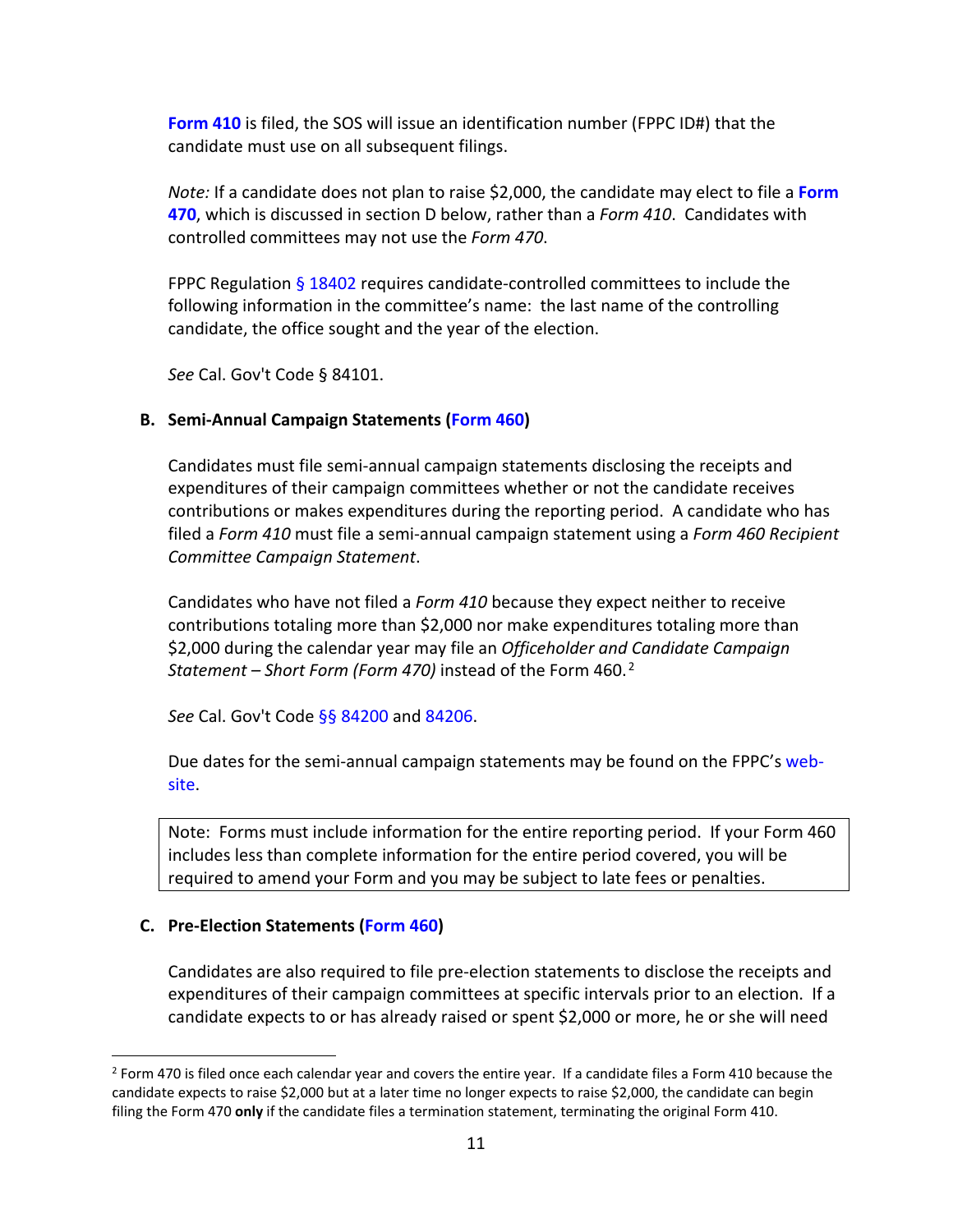to file a *Recipient Committee Campaign Statement (Form 460)* by the deadlines listed on the [Ethics Commission](https://sfethics.org/compliance/committee-filing-schedules) website.

# <span id="page-11-0"></span>**D. Candidates Who Do Not Raise \$2,000 or More and Who Do Not Spend \$2,000 of Their Own Money**

If a candidate does not anticipate raising or spending  $$2,000^3$  $$2,000^3$  or more in a calendar year, s/he does not need to form a committee (by filing *Form 410*) and may file an *Officeholder and Candidate Campaign Statement – Short Form (***[Form 470](http://www.fppc.ca.gov/content/dam/fppc/NS-Documents/TAD/Campaign%20Forms/470%20IA.pdf)***)* instead of a *Form 460*.

Personal funds used to pay filing or ballot statement fees are not counted toward the \$2,000 committee qualification threshold. If a candidate does not solicit or raise *any* money and personal funds are used only to pay filing or ballot statement fees, the candidate is not required to file the Form 501.

If *any* monetary contributions will be received from others, a separate campaign bank account must be established.

If the Form 470 is filed and the candidate then raises or spends \$2,000 or more in that calendar year, the candidate must file the **[Form 470 Supplement](http://www.fppc.ca.gov/content/dam/fppc/NS-Documents/TAD/Campaign%20Forms/470%20IA.pdf)[4](#page-11-3)**, the **[Form 410](http://www.fppc.ca.gov/content/dam/fppc/NS-Documents/TAD/Campaign%20Forms/410.pdf)**, and begin filing the **[Form 460](https://sfethics.org/compliance/campaigns/candidates/reporting-and-recordkeeping-for-candidates)**.

*See* Cal. Gov't Code [§§ 82007,](http://leginfo.legislature.ca.gov/faces/codes_displaySection.xhtml?lawCode=GOV§ionNum=82007.) [82025,](http://leginfo.legislature.ca.gov/faces/codes_displaySection.xhtml?lawCode=GOV§ionNum=82025.) [84200,](http://leginfo.legislature.ca.gov/faces/codes_displaySection.xhtml?lawCode=GOV§ionNum=84200.) [84200.5,](http://leginfo.legislature.ca.gov/faces/codes_displaySection.xhtml?lawCode=GOV§ionNum=84200.5.) [84200.8](http://leginfo.legislature.ca.gov/faces/codes_displaySection.xhtml?lawCode=GOV§ionNum=84200.8.) and [84206.](http://leginfo.legislature.ca.gov/faces/codes_displaySection.xhtml?lawCode=GOV§ionNum=84206.)

# <span id="page-11-1"></span>**E. Electronic Filing of Campaign Statements**

All San Francisco committees, including candidate committees, must file their FPPC campaign statements electronically with the Ethics Commission. A committee is required to continue filing electronic campaign disclosure statements, regardless of the committee's level of financial activity, until the committee files a statement of termination.

Committees must use the approved .CAL format to file electronic statements. To comply with the electronic filing requirement, committees may use the Commission's free NetFile system or a private software vendor. Information about how to use NetFile is available on the Commission's website a[t https://sfethics.org/compliance/e-file.](https://sfethics.org/compliance/e-file) For questions regarding the Commission's system, please contact the Ethics Commission. For a list of qualified third-party software vendors, please see the Secretary of State's

<span id="page-11-2"></span><sup>&</sup>lt;sup>3</sup> A candidate's use of his or her own money to pay for the filing fee for his or her candidacy does not count towards the \$2,000 threshold for qualifying as a committee.

<span id="page-11-3"></span><sup>4</sup> Upon filing a Form 470 Supplement, the candidate must send written notice within 48 hours, to all other candidates in the race (see Form 470 Supplement instructions).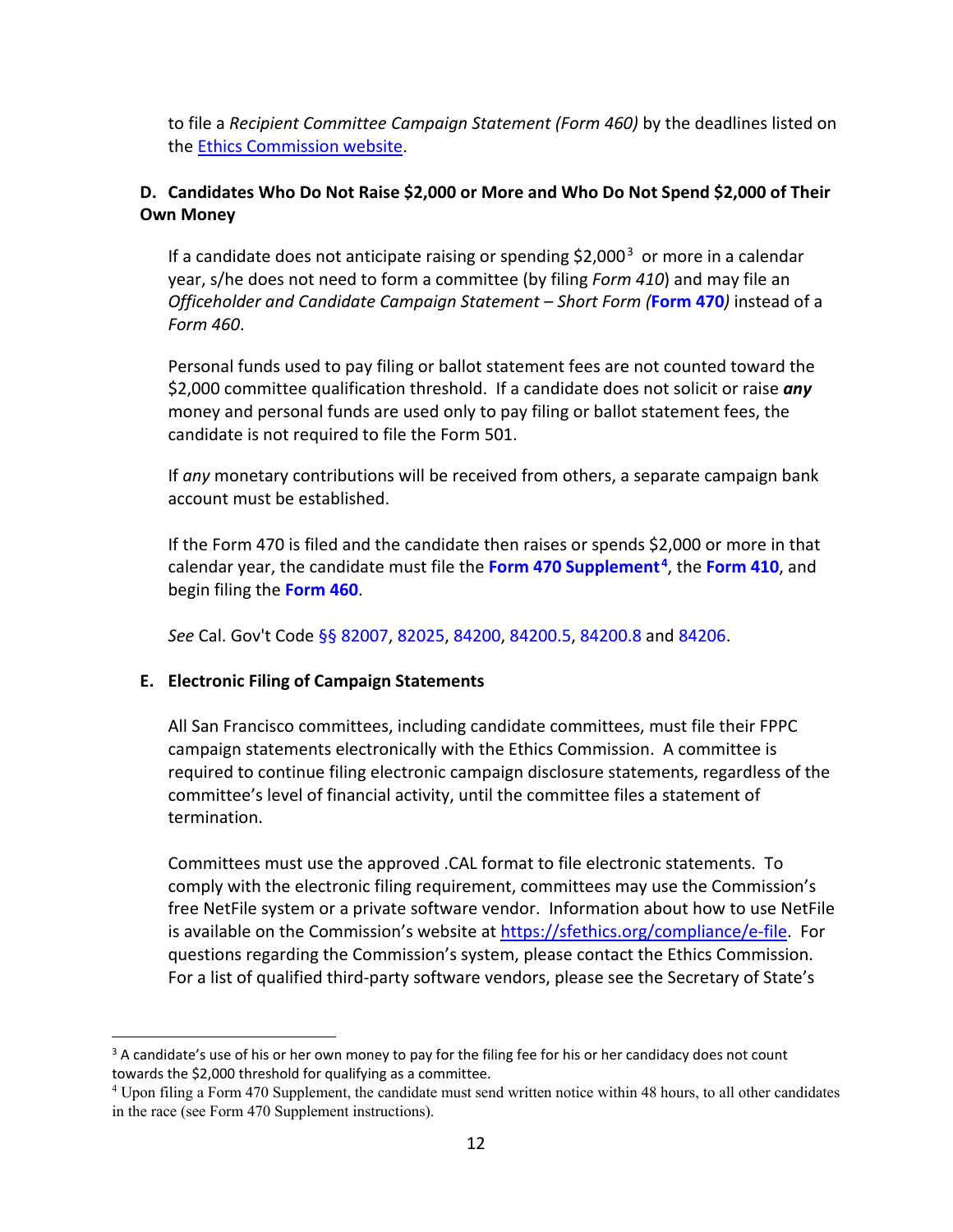website or visit the electronic filing section of the Ethics Commission's website. FPPC **[Forms](https://sfethics.org/compliance/campaigns/candidates/reporting-and-recordkeeping-for-candidates) 460** and **497** must be filed electronically. [5](#page-12-3) *See* [S.F. C&GC](http://library.amlegal.com/nxt/gateway.dll/California/campaign/articleielectioncampaigns?f=templates$fn=default.htm$3.0$vid=amlegal:sanfrancisco_ca$anc=JD_Art.ICh.1) Code § 1.112.

# <span id="page-12-0"></span>**F. Duty to Amend and Supplement**

Candidates have a duty to timely amend and/or supplement any incorrect or changed information filed on a campaign report or statement. If there is a change in the committee's treasurer's position, contact information (address or telephone number), or other information, the committee must provide the updated information by filing an amendment to the **[Form 410](http://www.fppc.ca.gov/learn/campaign-rules/campaign-forms.html)**.

*See* Cal. Gov't Code [§ 81004.5.](http://leginfo.legislature.ca.gov/faces/codes_displaySection.xhtml?lawCode=GOV§ionNum=81004.5.)

# <span id="page-12-1"></span>**G. Payment of Accrued Expenses**

Any candidate who accepts goods or services on credit must pay for such accrued expenses in full no later than 180 calendar days after receipt of a bill or invoice and in no event later than 180 calendar days after the last calendar day of the month in which the goods were delivered or the services were rendered, unless it is clear from the circumstances that the failure to pay is reasonably based on a good faith dispute. Each calendar day any accrued expense remains partially or wholly unpaid after the 180 days constitutes a separate violation.

Loans and accrued expenses must be reported on each campaign statement until the amounts are paid off or forgiven.

*See* [S.F. C&GC](http://library.amlegal.com/nxt/gateway.dll/California/campaign/articleielectioncampaigns?f=templates$fn=default.htm$3.0$vid=amlegal:sanfrancisco_ca$anc=JD_Art.ICh.1) Code § 1.118.

# <span id="page-12-2"></span>**H. Campaign Consultant Qualification**

Individuals who are supporting a campaign may qualify as campaign consultants and may have filing requirements of their own. These individuals qualify as a campaign consultant if they are paid \$1,000 or more within a calendar year for "**Campaign Management**" Services or "**Campaign Strategy**" Services:

"**Campaign Management**" - means conducting, coordinating, or supervising a campaign to elect, defeat, retain or recall a local "candidate," or adopt or defeat a local ballot "measure," including but not limited to:

- Hiring or authorizing the hiring of campaign staff and consultants
- Spending or authorizing the expenditure of campaign funds
- Directing, supervising or conducting the solicitation of campaign contributions
- Selecting or recommending vendors or sub-vendors of goods or services for the campaign

<span id="page-12-3"></span><sup>&</sup>lt;sup>5</sup> Some local forms are also required to be filed electronically. The Ethics Commission has also prescribed an electronic filing format for FPPC Forms 461, 496 and 465; however, these forms are not used by candidate committees.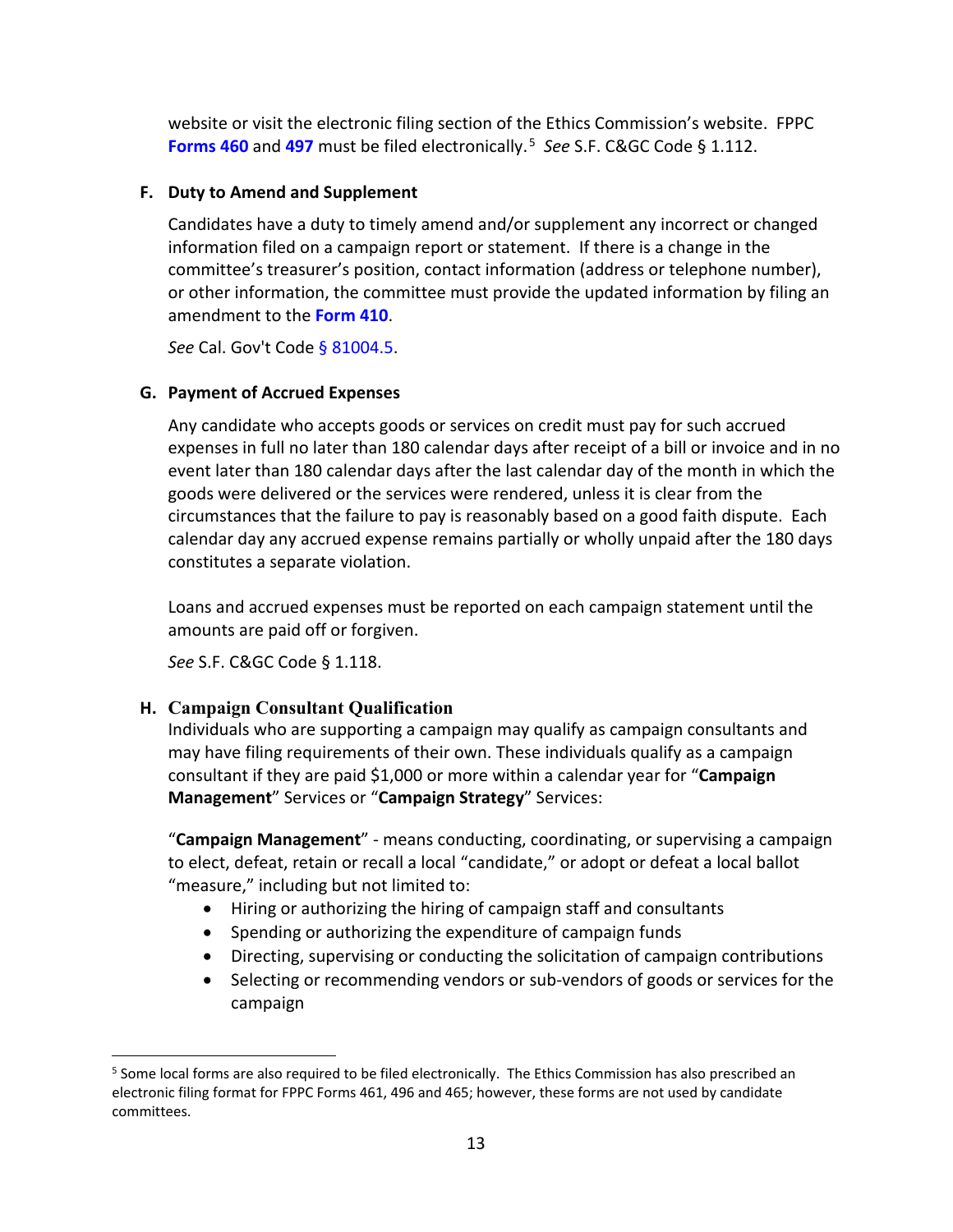"**Campaign Strategy**" - means planning for the election, defeat, retention or recall of a local candidate, or for the adoption or defeat of a local ballot measure, including not but limited to:

- Producing or authorizing the production of campaign literature and print and broadcast advertising
- Seeking endorsements of organizations or individuals
- Seeking financing
- Advising on public policy positions

If you believe that an individual working on your campaign may qualify as a campaign consultant, please refer them to our [campaign consultant webpage](https://sfethics.org/compliance/campaign-consultants) for more information.

*See* [S.F. C&GC](http://library.amlegal.com/nxt/gateway.dll/California/campaign/articleielectioncampaigns?f=templates$fn=default.htm$3.0$vid=amlegal:sanfrancisco_ca$anc=JD_Art.ICh.1) Code § 1.500.

# <span id="page-13-0"></span>**I. Termination Statements**

Candidates who have committees are subject to filing and disclosure requirements until they terminate the committees. To terminate, a candidate must file a *Form 460* Termination Statement, showing an ending cash balance of zero, and a *Form 410* Termination Statement.<sup>[6](#page-13-2)</sup> Generally, candidates terminate their committees after the election, however all candidate committees must be terminated prior to 24 months after the candidate is defeated, leaves office, or withdraws from an election, whichever occurs earliest. All active committees must file semi-annual Form 460 statements until the committee is terminated. Pre-election statements and other reports may be required depending on the committee's activities. A committee may terminate only if the committee:

- Has ceased receiving contributions or making expenditures and does not anticipate receiving contributions or making expenditures in the future
- Has no remaining campaign funds
- Has filed all required campaign statements, disclosing all reportable transactions, including the disposition of leftover funds
- Has eliminated all debts, or has no intention or ability to discharge debts; and
- Has closed the committee bank account

*See* Cal. Gov't Code [§ 84214;](http://leginfo.legislature.ca.gov/faces/codes_displaySection.xhtml?lawCode=GOV§ionNum=84214.) CC[R § 18404;](http://www.fppc.ca.gov/content/dam/fppc/NS-Documents/LegalDiv/Regulations/Index/Chapter4/18404.pdf) CCR § [18404.1.](https://www.fppc.ca.gov/content/dam/fppc/NS-Documents/LegalDiv/Regulations/NewRegs/18404.1.pdf)

# <span id="page-13-1"></span>**J. Advertisement Disclosures (Disclaimers)**

As is the case with other communications, a "Paid for by *committee name*" and "Financial disclosures are available at sfethics.org" disclaimer is required on a mass mailing. **For detailed information about disclaimer requirements and the relevant formatting rules, see the San Francisco Ethics Commission's** *Political Advertising* 

<span id="page-13-2"></span> $6$  The original Form 410 indicating termination must be filed with the SOS and a copy must be provided to the Ethics Commission when the candidate files the Form 460 indicating termination.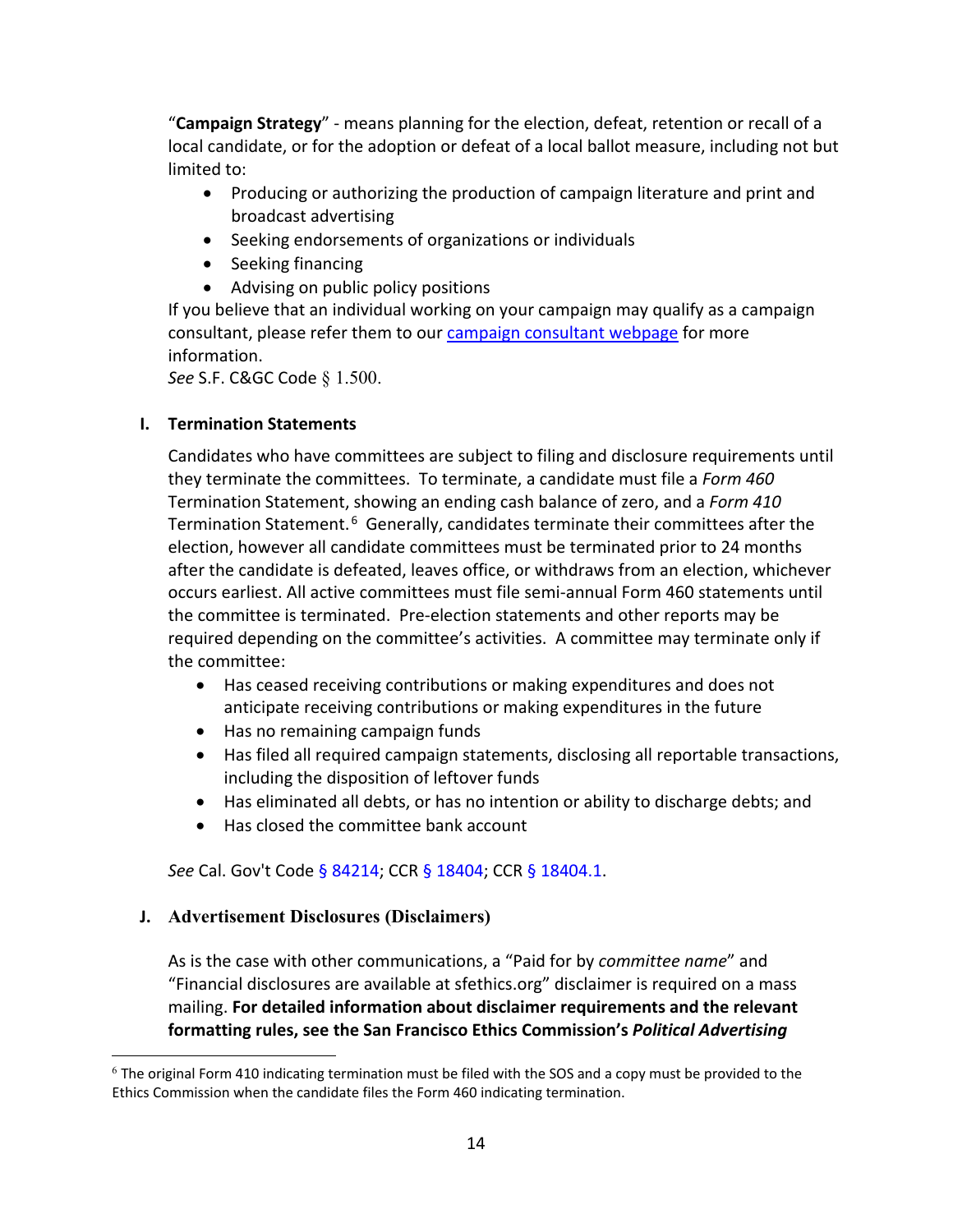# *[Disclaimers Chart](https://sfethics.org/compliance/campaigns/candidates/running-the-campaign-fundraising-campaign-communications/san-francisco-political-advertising-disclaimers-communications-by-city-candidate-committees-for-their-own-election) for Communications by City Candidate Committees for their own Election.*

### <span id="page-14-0"></span>**K. Itemized Disclosures for Mass Mailings**

Itemized Disclosure Statements for Mass Mailings A candidate committee that pays for a mass mailing must file a statement and a copy of the mailing within five business days of the date of the mailing or within 48 hours if the date of the mailing occurs during the 16 days immediately preceding the election

#### <span id="page-14-1"></span>**L. Bundled Contributions**

A contribution is *bundled* when someone other than the contributor delivers or transmits the contribution to a candidate. However, *bundling* does not include the activities of paid or volunteer campaign staff, a campaign consultant, the campaign consultant's employees, the candidate, or the candidate's spouse.

If a candidate receives \$5,000 or more in contributions that were bundled by a single individual, the candidate must file a report with the Ethics Commission disclosing information about that individual (including name, occupation, employer, and mailing address), a list of the contributions bundled by that individual, and, if the individual is a member of a City board or commission, the name of the board or commission and the name of the City officer who appointed the individual to serve on the board or commission.

The deadline for filing the report is the same as the deadline for filing the committee's campaign statement (Form  $460$ ) that will include the contribution that makes the amount of bundled contributions from the individual total \$5,000 or more. For example, an individual bundles ten contributions of \$500 each for a candidate, and the individual delivers the tenth contribution to the candidate on June 30<sup>th</sup>. This tenth contribution brings the total amount of contributions bundled by that individual to \$5,000. Since the contribution was received on June 30<sup>th</sup>, the candidate must report this contribution on the Form 460 that is due on July 31<sup>st</sup> (view the Fair Political Practices Commission's Filing [Schedules](http://www.fppc.ca.gov/learn/campaign-rules/where-and-when-to-file-campaign-statements/when-to-file-campaign-statements-state-local-filing-schedules.html) for more details). Since the Form 460 disclosing this contribution is due on July  $31^{st}$ , the candidate's bundling report is also due on July  $31^{st}$ .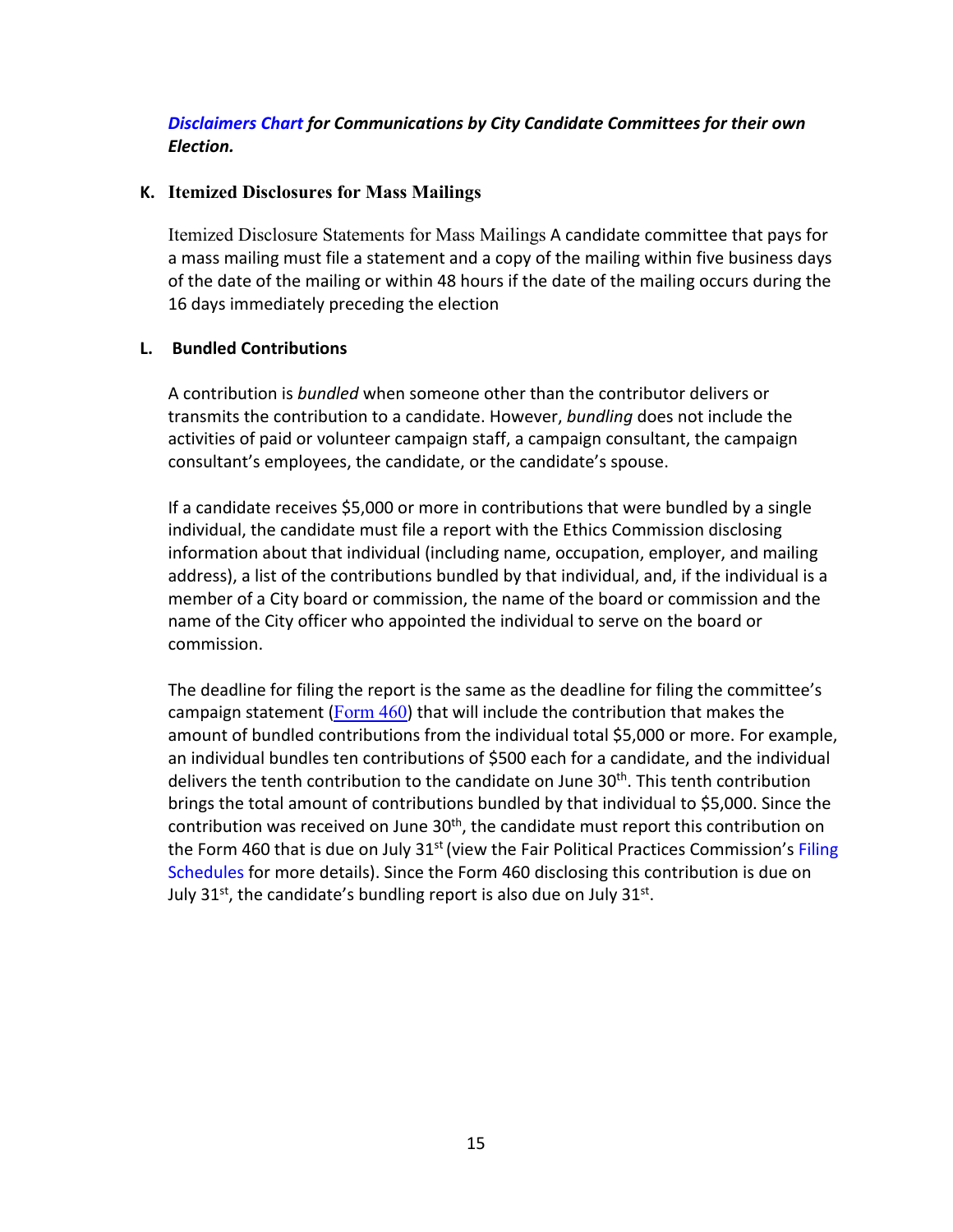### <span id="page-15-0"></span>**V. WHAT ARE THE LIMITS ON ACCEPTING CONTRIBUTIONS?**

#### <span id="page-15-1"></span>**A. Limits on Contributions to Candidates**

Candidates may not solicit or accept more than \$500 from any contributor.<sup>[7](#page-15-2)</sup> Loans are contributions and are subject to the same limits and disclosure requirements as other types of contributions. In other words, a person may not contribute more than \$500 cumulatively (i.e., in the form of monetary contributions, in-kind contributions or loans) to any candidate for City elective office. The \$500 contribution limit is an election cycle limit, not a calendar year limit.

A candidate who has received a contribution in excess of the limit may **not** return the illegal contribution to the contributor; any amount received in excess of the \$500 limit must be paid promptly to the General Fund of the City and County by mailing a check or paying online using our website. Please contact our office should you have questions about how to forfeit a monetary contribution.

A contribution is not considered to have been received if it is not negotiated, deposited, or utilized and is returned to the donor before the closing date of the campaign report on which the contribution would otherwise be reported. If the excessive contribution arrives within the final 16 days before the election, it is considered not received if it is not negotiated, deposited, or utilized and returned within 48 hours. There are limits on the amount of personal funds a candidate for the City elective office may loan to his or her campaign committee. At any given time, a candidate may not have more than the following amounts in loans from his or her personal funds (the rules are different for a candidate who receives public funding):

| <b>City Elective Office</b>                | <b>Candidate's Personal Loan Limit</b><br>(Non-Publicly Financed Candidates) |
|--------------------------------------------|------------------------------------------------------------------------------|
| Board of Supervisors; Board of Education   | \$15,000                                                                     |
| of SF Unified School District; Governing   |                                                                              |
| Board of SF Community College District     |                                                                              |
| Mayor                                      | \$120,000                                                                    |
| City Attorney; Treasurer; Assessor; Public | \$35,000                                                                     |
| Defender; District Attorney; Sheriff       |                                                                              |

**A candidate for Mayor or the Board of Supervisors who receives public funding may not loan or donate, in total, more than \$5,000 of his or her own money to the campaign.**

<span id="page-15-2"></span> $7$  These contribution limits also apply to any special election held to fill City elective offices.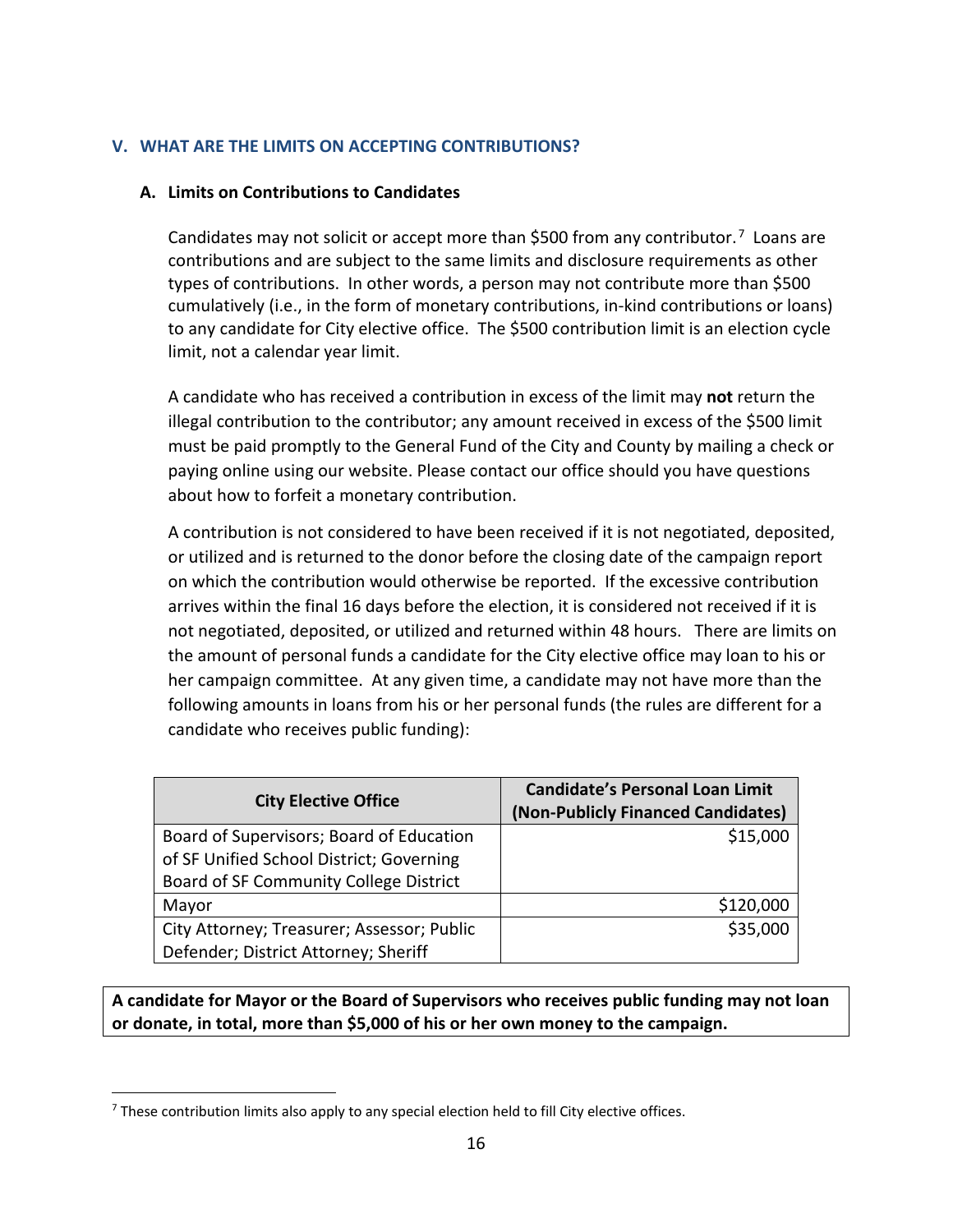*See* [S.F. C&GC](http://library.amlegal.com/nxt/gateway.dll/California/campaign/articleielectioncampaigns?f=templates$fn=default.htm$3.0$vid=amlegal:sanfrancisco_ca$anc=JD_Art.ICh.1) Code §§ 1.114, 1.116, and 1.140.

**When a candidate contributes \$1,000 or more or loans \$1,000 or more to their candidate committee during the last 90 days before an election or on the date of the election, the candidate committee must file a Late Contribution Report [Form 497](https://sfethics.org/compliance/campaigns/candidates/reporting-and-recordkeeping-for-candidates) within 24 hours of receiving the contribution or loan.** 

*See* Cal. Gov't Code [§ § 82036](http://leginfo.legislature.ca.gov/faces/codes_displaySection.xhtml?lawCode=GOV§ionNum=82036.) and [84203.](http://leginfo.legislature.ca.gov/faces/codes_displaySection.xhtml?lawCode=GOV§ionNum=84203.)

#### <span id="page-16-0"></span>**B. Aggregation of Contributions**

Contributions from affiliated entities must be aggregated for the purposes of the contribution limits. Contributions of an entity whose contributions are directed and controlled by any individual must be aggregated with contributions made by that individual and any other entity whose contributions are directed and controlled by the same individual. If two or more entities make contributions that are directed and controlled by a majority of the same persons, the contributions of those entities must be aggregated. Contributions made by entities that are majority-owned by any person must be aggregated with the contributions of the majority owner and all other entities majority-owned by that person, unless those entities act independently in their decisions to make contributions.

*Example:* Larry Trinity is the sole proprietor and 100% owner of Trinity, Inc. Larry contributed \$500 from his personal account to Simon Seal, a candidate for Sheriff. Larry received an invitation to Seal's next fundraiser, which includes a five-course dinner cruise around the bay. Tickets to the fundraiser cost \$500. Can Larry use funds from Trinity, Inc.'s business account to pay for the ticket to the fundraiser?

*Answer:* No. Because Larry already donated the maximum amount to Seal from his personal account, neither Larry nor any entity of which he is the majority-owner may contribute any additional money to Seal. Accordingly, because Larry is the sole proprietor and 100% owner of Trinity, Inc., and Trinity does not act independently in making contributions, neither he nor Trinity, Inc. may purchase the ticket to Seal's fundraiser. Furthermore, since Trinity, Inc. is a corporation, it is not allowed to make contributions to candidates running for San Francisco City elective office (see Section C below).

Contributions made by children under age 18 are presumed to be a contribution from the child's parent or guardian and are counted towards the \$500 limit applied to the parent.

*See* [S.F. C&GC](http://library.amlegal.com/nxt/gateway.dll/California/campaign/articleielectioncampaigns?f=templates$fn=default.htm$3.0$vid=amlegal:sanfrancisco_ca$anc=JD_Art.ICh.1) Code § 1.114(e); Cal. Gov't Code [§§ 85308](http://leginfo.legislature.ca.gov/faces/codes_displayText.xhtml?lawCode=GOV&division=&title=9.&part=&chapter=5.&article=3.) and [85311;](http://leginfo.legislature.ca.gov/faces/codes_displaySection.xhtml?lawCode=GOV§ionNum=85311.) California Code of Regulations ("CCR")  $§ 18428(e)$ .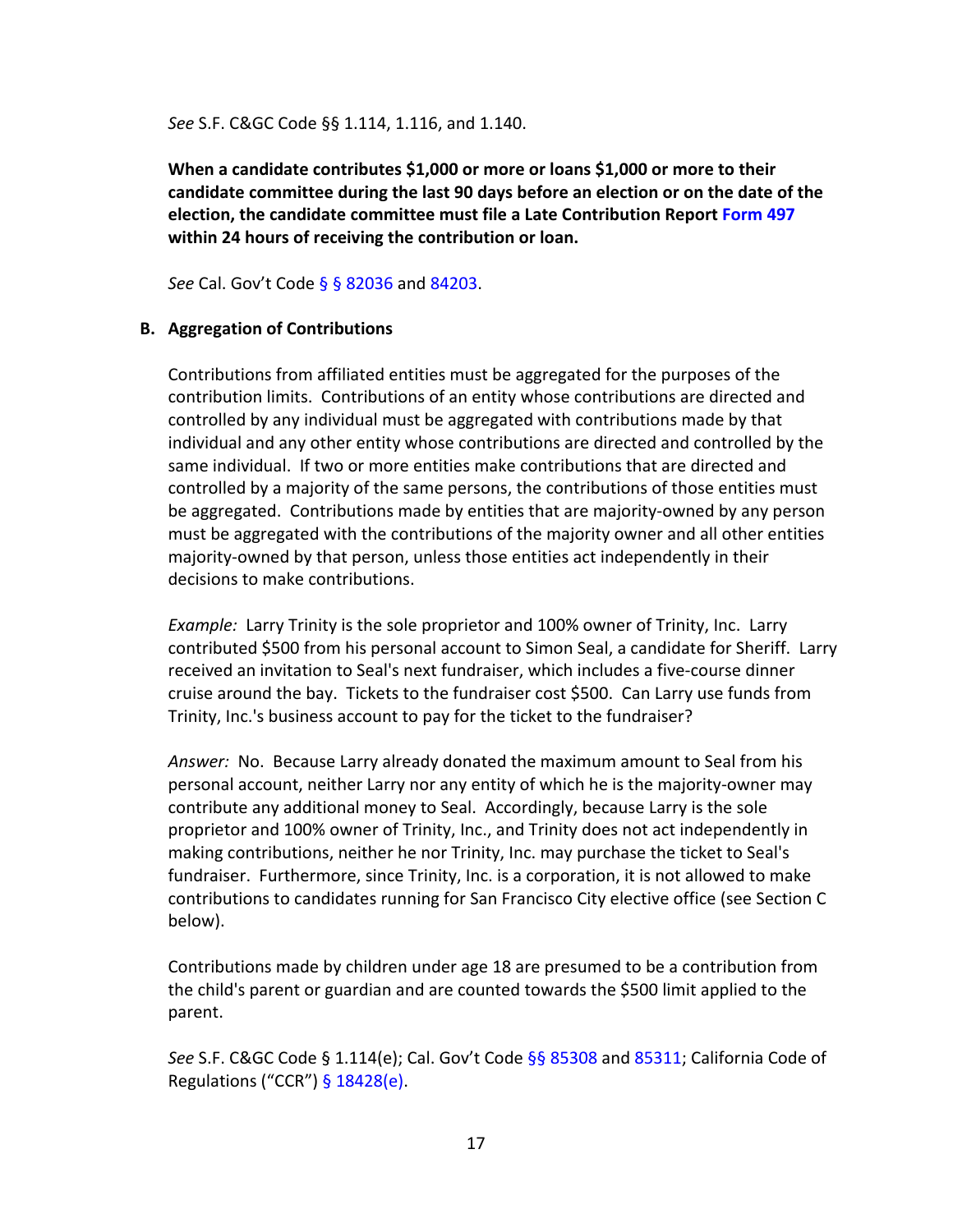### <span id="page-17-0"></span>**C. Earmarking of Contributions**

Contributors may not make a contribution to any committee on the condition or with the agreement that it will be contributed to a particular candidate to circumvent the \$500 contribution limit. In other words, if someone has already contributed \$500 to a candidate for City elective office, that person cannot then make a contribution to a separate committee so that the separate committee can forward the money to the candidate. Candidates should not accept contributions that have been earmarked in this manner. *See* S.F. C&GC Code § 1.114(c).

# <span id="page-17-1"></span>**D. Restrictions on Contributions from Corporations, Limited Liability Companies, and Limited Liability Partnerships**

Corporations, limited liability companies, and limited liability partnerships, whether for profit or not, may not make contributions to candidates for City elective office.

*See* [S.F. C&GC](http://library.amlegal.com/nxt/gateway.dll/California/campaign/articleielectioncampaigns?f=templates$fn=default.htm$3.0$vid=amlegal:sanfrancisco_ca$anc=JD_Art.ICh.1) Code § 1.114(b).

# <span id="page-17-2"></span>**E. Ban on Accepting or Soliciting Contributions from Contractors Doing Business with the City**

Candidates for City elective office, City elective officers, and committees controlled by such candidates or City elective officers, may not solicit or accept contributions from City contractors who are seeking or recently entered into certain contracts with the City or the contractor's affiliates. The ban applies when:

(1) the City and County of San Francisco, a state agency on whose board an appointee of a City elective officer serves, the San Francisco Unified School District, or the San Francisco Community College District is a party to the contract,

(2) the contract or series of contracts in the same fiscal year has a total anticipated or actual value of \$100,000 or more in a fiscal year, and

(3) the City elective officer, a board on which that officer serves, or the board of a state agency on which the officer's appointee serves must approve that contract or series of contracts.

The ban applies once the City contractor submits a proposal for a contract that meets the criteria listed above. The ban ends either when the parties terminate contract negotiations or, if the contract is approved, after twelve months have elapsed from the date of approval.

During this period, the City elective officer, or any committee controlled by the City elective officer, may not solicit or accept a contribution from the following persons: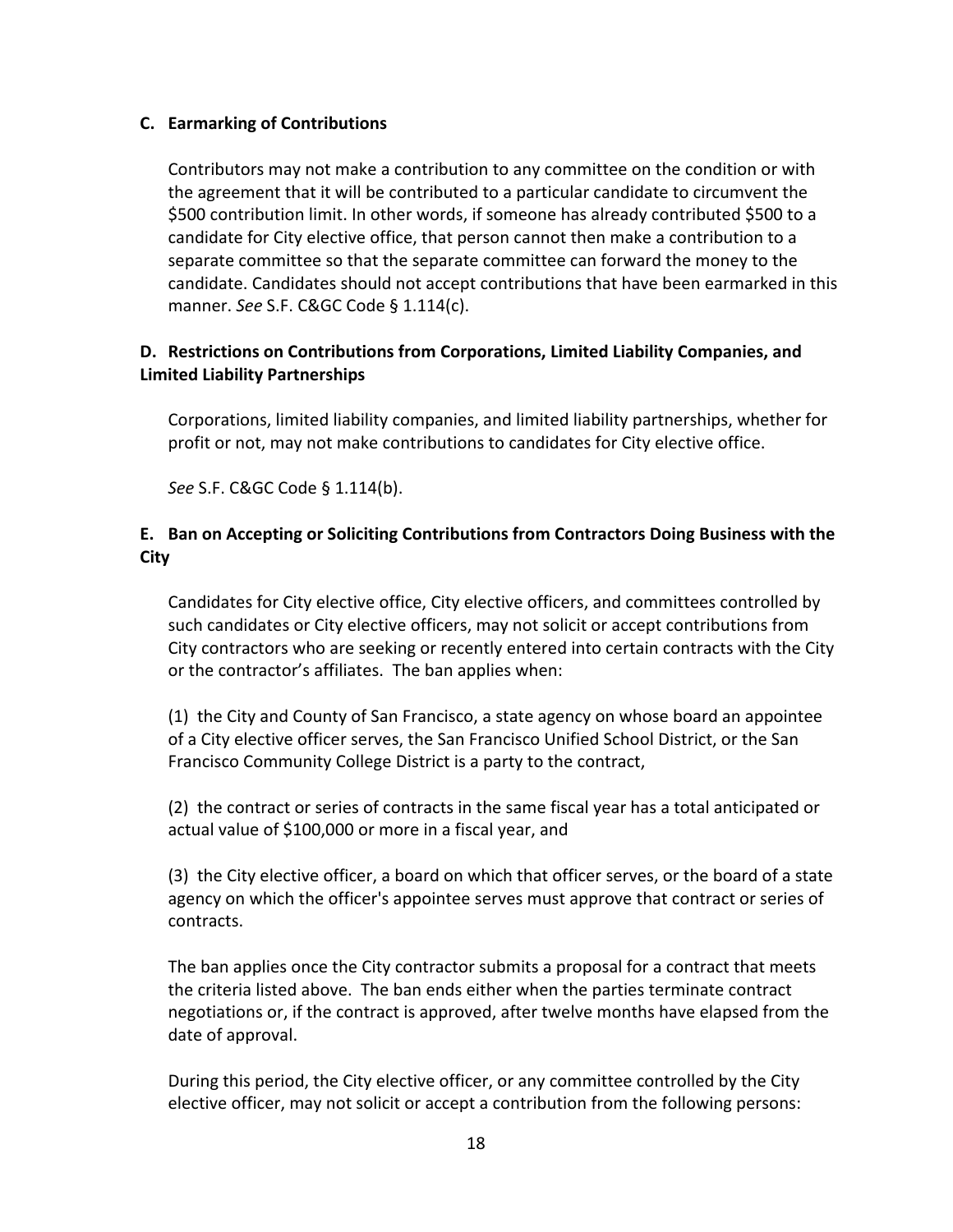- any party or prospective party to the contract,
- the contracting party's board of directors and principle officers, including its chairperson, chief executive officer, chief financial officer, chief operating officer,
- any person with an ownership interest of more than 10 percent in the contracting party, or any subcontractor listed in the bid or contract.

The rule prohibits contributions not only to a City elective officer who must approve the contract but also to candidates for that office, and committees controlled by such officers or candidates.

*See* [S.F. C&GC](http://library.amlegal.com/nxt/gateway.dll/California/campaign/articleielectioncampaigns?f=templates$fn=default.htm$3.0$vid=amlegal:sanfrancisco_ca$anc=JD_Art.ICh.1) Code § 1.126.

# <span id="page-18-0"></span>**F. Prohibition on Contributions from Persons with a Financial Interest in a Land Use Matter**

Any person who has a *financial interest* in certain *land use matters* is prohibited from making a contribution to any committee controlled by an individual currently holding, or seeking election to, the office of Mayor, Supervisor, or City Attorney. Any entities that are directed and controlled by such a person are also prohibited from making such a contribution. Conversely, these officeholders, and candidates for these offices, may not solicit or accept contributions from such persons or from entities that they direct and control.

To ensure that your committee does not accept a contribution in violation of this rule, utilize one of the following methods:

**Safe Harbor**: A candidate or committee will not be subject to a penalty for accepting a contribution in violation of this rule if the contributor attests under penalty of perjury that the contribution is not prohibited under this section. The best way to obtain this attestation is through the proper use and retention of a contributor card, an example of which is available on the Ethics Commission's [website.](https://sfethics.org/compliance/campaigns/complete-list-of-campaign-public-finance-forms)

**Due Diligence:** Absent a signed contributor card, a committee can research whether a particular contributor has a financial interest in a land use matter in order to determine whether the contribution is lawful. The general steps you should follow are outlined in the next section.

*See* S.F. C&GC Code § 1.127.

# <span id="page-18-1"></span>**G. Steps for committees to determine whether a contribution is prohibited under 1.127**

*This section is designed to help committees understand how to determine whether a contribution would violate 1.127. It is relevant to candidates for Mayor, District*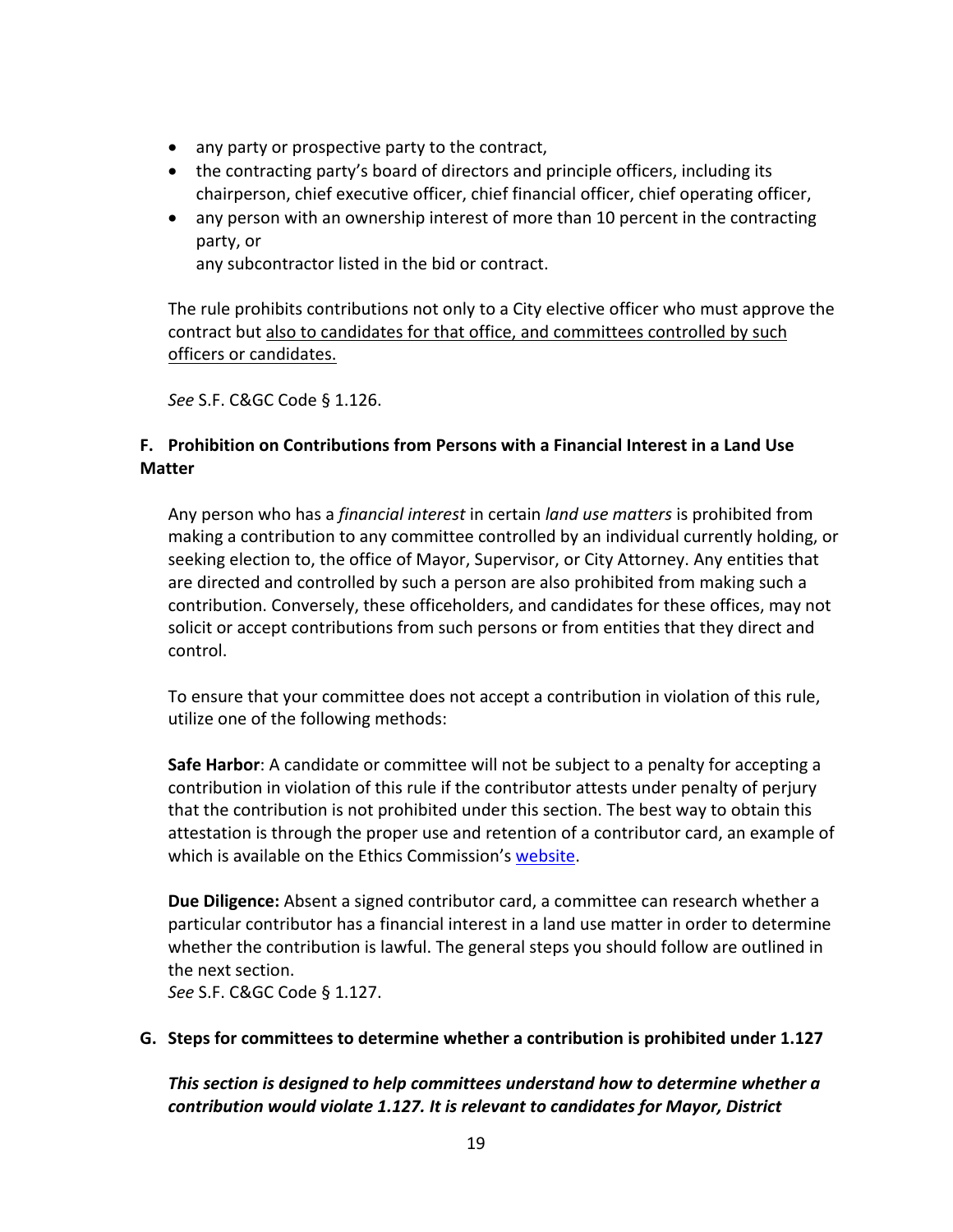# *Supervisor, or City Attorney or any individual currently holding such office who is running for any other elective office.*

- A. As mentioned in section F., a signed contributor card which includes language regarding the prohibition on contributions received from contributors with a pending *land use matter* will prevent liability under section 1.127.
- B. Absent a signed attestation from the contributor, follow these steps to determine whether the contribution is prohibited under 1.127:
	- a. Ask the contributor to provide you with the following information. This will help you identify land use matters in which the contributor has a financial interest.
		- i. If the contributor holds an ownership interest of at least \$5,000,000 in a property or project that is the subject of a land use matter, ask them to list the property or project;
		- ii. If the contributor is a director or principal officer of an entity that holds an ownership interest of at least \$5,000,000 in a project or property that is the subject of a land use matter, ask them to list the property or project;
		- iii. If the contributor is the developer of a project with estimated contribution costs of at least \$5,000,000 that is the subject of a land use matter, ask them to list the project or property; and
		- iv. If the contributor is an entity, ask them to list any person who either directs and controls the entity or who owns a majority of the entity, if such person has a financial interest in a land use matter as described in items i, ii, or iii above. For any listed person, ask the contributor to list the project or property in which the person has a financial interest.
	- b. Once you have a list of all potential land use matters in which the person has a financial interest, verify that the matter is in fact a *land use matter* as defined in section 1.127 – *"Land Use Matter" means (a) any request to a City elective officer for a Planning Code or Zoning Map amendment, or (b) any application for an entitlement that requires a discretionary determination at a public hearing before a City board or commission. "Land Use Matter" shall not include discretionary review hearings.* Only matters that constitute *land use matters* as defined in section 1.127 trigger the contribution prohibition. To determine this, you should access public information about the matter by contacting the City board or commission before which the matter is or was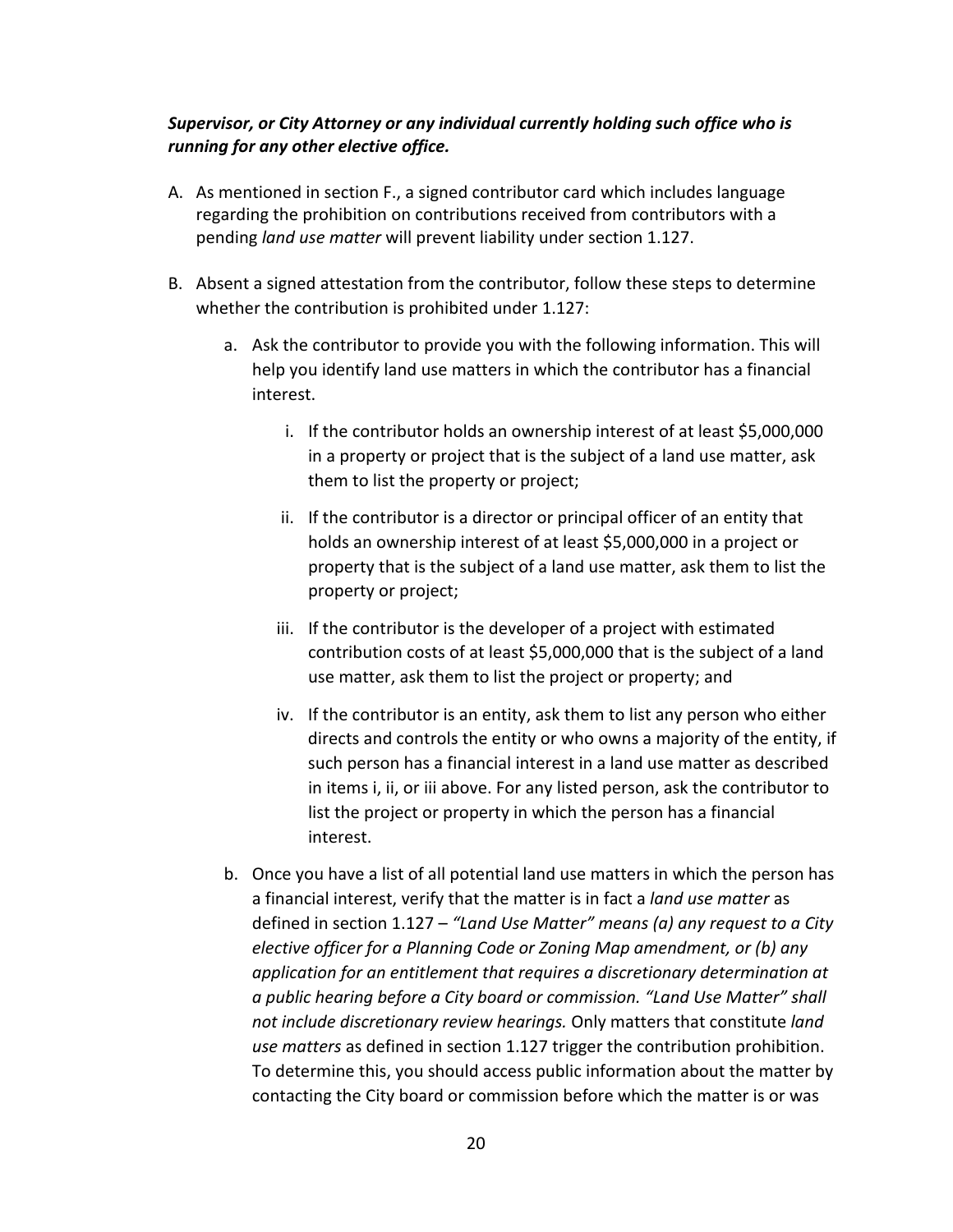pending by selecting the appropriate board or commission below. Determine whether the matter is a land use matter by determining whether it constitutes: (a) a request to a City elective officer for a Planning Code or Zoning Map amendment, or (b) any application for an entitlement that requires a discretionary determination at a public hearing before a City board or commission (excluding discretionary review hearing). Only entitlements that *require* discretionary determinations at a public hearing constitute land use matters, regardless of whether the matter does in fact become the subject of a public hearing.

- i. [Planning Commission](https://sfplanning.org/planning-commission) [Property Information Map](http://sfplanninggis.org/PIM/)
- ii. [Board of Appeals](https://sfgov.org/bdappeal/)
- iii. [Board of Supervisors](https://sfbos.org/)
- iv. [Building Inspection Commission](https://sfdbi.org/)
- v. [Office of Community Investment and Infrastructure](https://sfocii.org/)
- vi. [Historic Preservation Commission](https://sfplanning.org/historic-preservation-commission)
- vii. [Port of San Francisco](https://sfport.com/commission)
- viii. [Treasure Island Development](https://sftreasureisland.org/) Authority
- c. If any of the land use matters disclosed to you by the contributor as *land use matters* under 1.127, determine whether a final determination or ruling has been issued in the matter whether any appeals have been finally resolved. If no such decision or ruling has been issued, or if one has but an appeal exists and has not been finally resolved, the contribution is prohibited.
- d. If a final decision or ruling has been issued, and any appeals have been finally resolved, determine the date on which the final decision or ruling was issued or, if an appeal took place, the date on which the appeal was finally resolved. If the date was less than twelve months before the date the contribution was made, the contribution is prohibited. If the date is twelve months or more prior to the date the contribution was made, the contribution is not prohibited.

#### <span id="page-20-0"></span>**H. Other Important Prohibitions and Restrictions**

1. **Commingling of Funds** – Campaign funds may not be commingled with any individual's personal funds; they must be kept in an account separate from any account that contains personal funds. In general, campaign funds may not be used for personal expenses.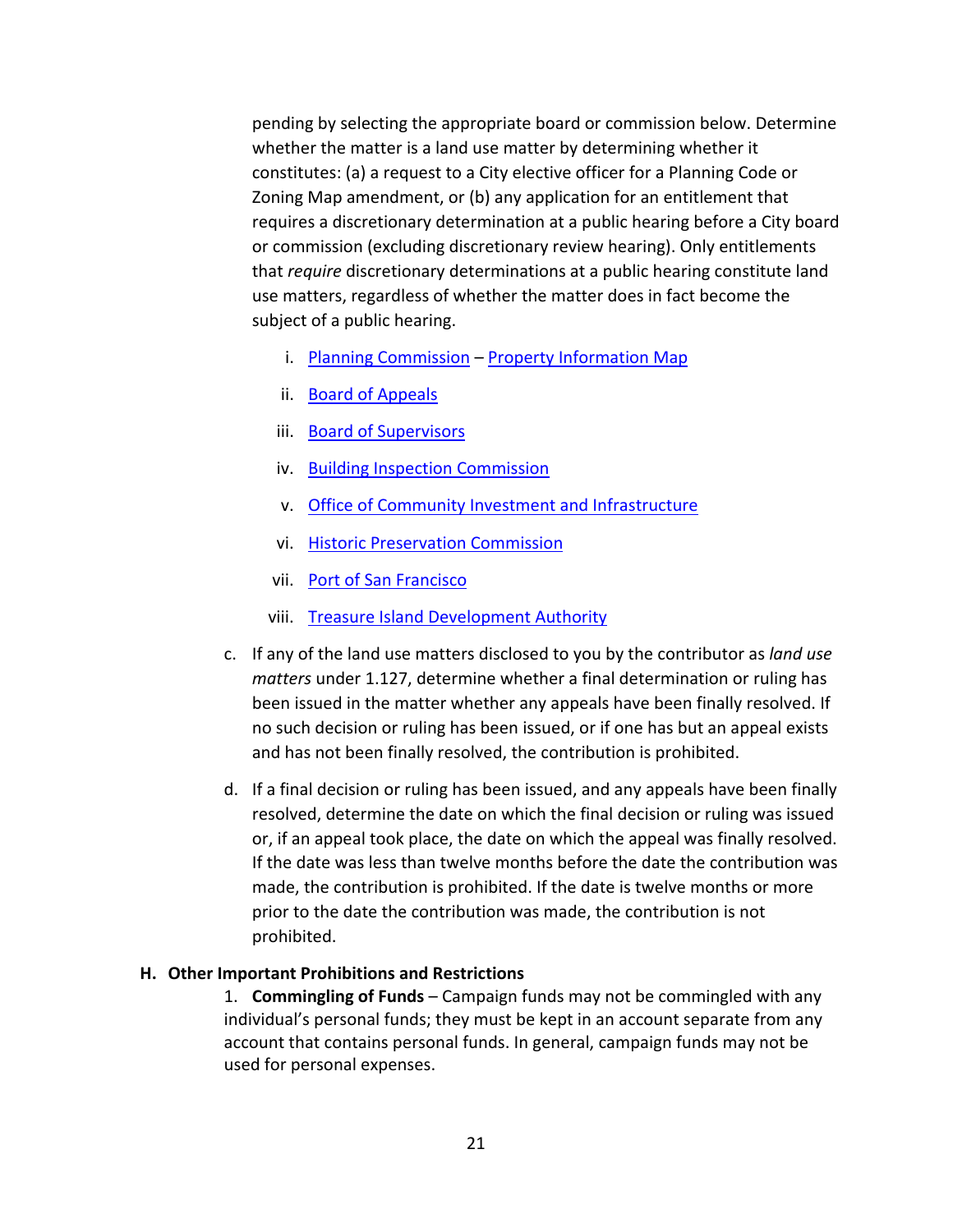2. **Prohibition on Soliciting Contributions from City Employees** – No candidate who is a City officer or employee may knowingly, directly or indirectly, solicit political contributions form other City officers, employees, or persons on employment lists of the City.

3. **Candidate loans vs. Candidate Contributions** – Candidates must first deposit personal funds into their campaign contribution account bank account prior to expending these funds in support their campaign if the candidate wishes to be reimbursed for the expense in the form of a loan to their committee. Candidates who expend personal funds without first depositing the funds into their campaign contribution bank account, **may not** be paid back from their campaign in the form of a loan, and the expenditure of the personal funds must be reported as a non-monetary contribution to the campaign. 4.

### <span id="page-21-0"></span>**I. Contributor Card**

If a candidate receives a written and signed confirmation from a contributor stating that the contribution does not violate certain campaign finance rules, then there will be a rebuttable presumption that the candidate did not violate those rules by accepting the contribution. Typically, this is done by having the contributor sign a contributor card. A sample contributor card that lists the applicable campaign finance rules is available on the Ethics Commission's [website.](https://sfethics.org/compliance/campaigns/complete-list-of-campaign-public-finance-forms)

*See* S.F. C&GC Code § 1.114.5(a)(2).

#### <span id="page-21-1"></span>**J. Receipt of Contributions**

A contribution to a candidate committee is not considered received if it is not cashed, negotiated, or deposited and, in addition, if it is returned to the donor by the closing date of the campaign statement on which the contribution would otherwise be reported. If a contribution is made during the final 16 days before an election at which the candidate is to be voted on (the "late reporting period"), the contribution must be returned within 48 hours of receipt.

Committees who receive contributions as outlined above, who fail to disclose full contributor disclosure information at the time their FPPC Form 460 campaign finance statement is due, must forfeit the contribution amount to the City and County of San Francisco's General Fund. The contribution **may not** be refunded to the contributor, failure to comply with this requirement may result in enforcement related penalties. For more information on contribution forfeiture, please see **Forfeiting Contributions** on pg. 27.

*See* [S.F. C&GC](http://library.amlegal.com/nxt/gateway.dll/California/campaign/articleielectioncampaigns?f=templates$fn=default.htm$3.0$vid=amlegal:sanfrancisco_ca$anc=JD_Art.ICh.1) Code § 1.114(g).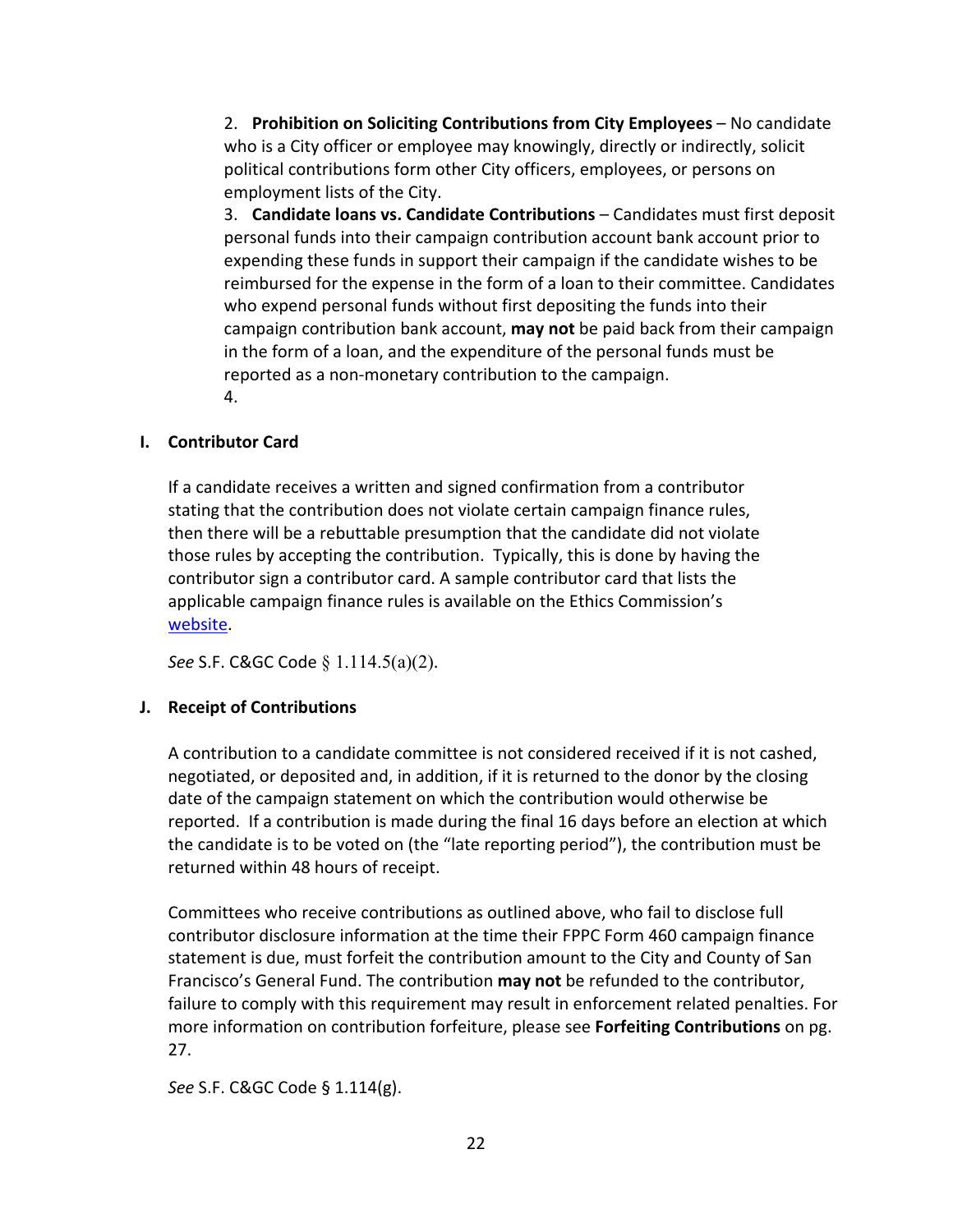#### <span id="page-22-0"></span>**K. Cash Contributions Must be Less than \$100**

Candidates may not accept contributions in the form of cash or money orders that total \$100 or more from a single contributor. A candidate may not accept \$100 in cash (e.g., paper money, money orders, and cashier's checks). The FPPC has advised that committees should not accept more than \$99.99 in cash, even if they give change back to the contributor. For example, if a contributor gives \$100 in cash, the committee may not give change of \$0.01 in order to comply with the \$99.99 cash limit.

A monetary contribution of \$100 or more may be accepted by candidates only if it is in the form of a written instrument, such as a check or credit card (along with documentation reporting a record of a transfer of funds drawn from the contributor's account).

*See* Cal. Gov't Code [§ 84300.](http://leginfo.legislature.ca.gov/faces/codes_displaySection.xhtml?lawCode=GOV§ionNum=84300.)

#### <span id="page-22-1"></span>**L. Coordination of Expenditures**

When a candidate coordinates expenditures with a committee, expenditures made by that committee may be deemed contributions to the candidate subject to the contribution limits applicable to candidates. In order for an expenditure to be independent, it must **not** be made at the behest of the candidate; nor may the candidate coordinate, cooperate, consult, act in concert with or otherwise control the expenditure. In these cases, the expenditure shall be treated as a contribution. A candidate's provision to another person or entity of a photograph, biography, position paper or press release that is then used in connection with an expenditure is not deemed coordination, absent other facts indicating coordination.

*See* CCR [§ 18225.7;](http://www.fppc.ca.gov/content/dam/fppc/NS-Documents/LegalDiv/Regulations/Index/Chapter2/18225.7.pdf) Cal. Gov't Code [§ 82031;](http://leginfo.legislature.ca.gov/faces/codes_displaySection.xhtml?lawCode=GOV§ionNum=82031.) [S.F. C&GC](http://library.amlegal.com/nxt/gateway.dll/California/campaign/articleielectioncampaigns?f=templates$fn=default.htm$3.0$vid=amlegal:sanfrancisco_ca$anc=JD_Art.ICh.1) Code § 1.115.

# <span id="page-22-2"></span>**M. Solicitation and Receipt of Campaign Contributions by Appointed Boards and Commissions**

State law prohibits members of appointed boards and commissions from soliciting contributions in excess of \$250 from persons who are parties to, or participants in, proceedings pending before them, and from making decisions affecting a source of campaign contributions of more than \$250. For further information on this ban, please see California Government Code section [84308](http://leginfo.legislature.ca.gov/faces/codes_displaySection.xhtml?lawCode=GOV§ionNum=84308.) or contact the [FPPC.](http://www.fppc.ca.gov/content/fppc-www/about-fppc/contact-us.html)

#### <span id="page-22-3"></span>**VI. HOW MAY I SPEND CAMPAIGN FUNDS?**

#### <span id="page-22-4"></span>**A. Use of Campaign Funds and Surplus Funds**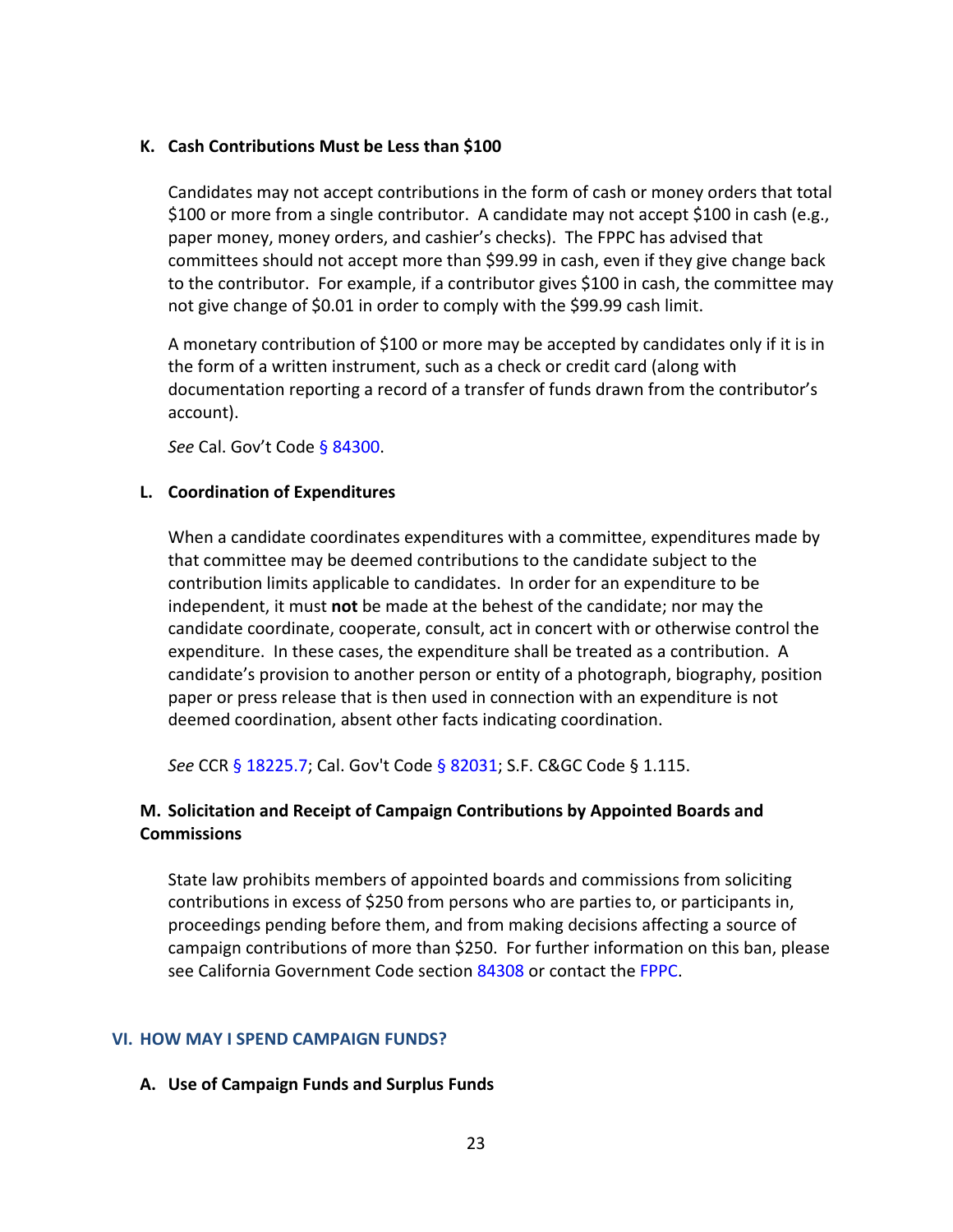A candidate may use funds in his or her campaign account for only two purposes:

(1) running for City elective office; and

(2) if elected, paying for expenses associated with holding that office. A candidate may **not** use campaign funds to support any other candidate, to support or oppose any ballot measure, or to contribute to any charitable organization. Also, campaign funds may not be used to compensate a candidate's spouse or domestic partner for any services rendered to the campaign.

A candidate who has ceased to be a candidate or who fails to qualify for the ballot must dispose of his or her unused campaign funds by

(1) returning the funds on a "last in, first out" basis to the candidate's contributors,

(2) donating the funds to the City or a charitable organization,

(3) paying outstanding campaign debts, or

(4) paying expenses associated with terminating the committee, such as bookkeeping, legal fees, preparation of campaign statements, and audits.

Similarly, when campaign funds become surplus funds, the candidate must return any unused campaign funds to his or her contributors on a "last in, first out" basis and /or donate the funds to the City or a charitable organization, use the funds to pay outstanding campaign debt or to pay expenses associated with terminating the committee. Surplus funds are funds that remain in a candidate's campaign account at the time the candidate leaves City elective office, or at the end of the post-election reporting period following the defeat of the candidate, whichever occurs last.

*See* Cal. Gov't Code [§ 84307.5;](http://leginfo.legislature.ca.gov/faces/codes_displaySection.xhtml?lawCode=GOV§ionNum=84307.5.) [S.F. C&GC](http://library.amlegal.com/nxt/gateway.dll/California/campaign/articleielectioncampaigns?f=templates$fn=default.htm$3.0$vid=amlegal:sanfrancisco_ca$anc=JD_Art.ICh.1) Code § 1.122.

#### Use of Remaining Funds for a Future Election

To use funds remaining in the campaign bank account for a future election, a candidate must take the following actions no later than the date that the funds become surplus funds: file a new Form 501 Candidate Intention Statement, file a Declaration of Intention to Solicit/Accept Contributions, open a new bank account, and file a new Form 410 Statement of Organization for the future office (i.e., establish a new committee). A candidate may use the same committee only if the funds will be used for a future election to the same office. Once funds become surplus campaign funds, they are subject to the restrictions discussed above and may not be used for a future election.

If you decide to use your remaining funds for a future office, you must attribute the funds to contributors using a "first in, first out" or "last in, first out" accounting method. You must file a statement, **[Form SFEC-122](https://sfethics.org/compliance/campaigns/complete-list-of-campaign-public-finance-forms)**, with the Ethics Commission to disclose whether you used "first in, first out" or "last in, first out." The statement must also include information regarding the contributions that were transferred, such as the date of the contribution, the contributor's name and the contribution amount. You must also itemize such contributions on the first **[Form 460](https://sfethics.org/compliance/campaigns/candidates/reporting-and-recordkeeping-for-candidates)** that you file for your new committee.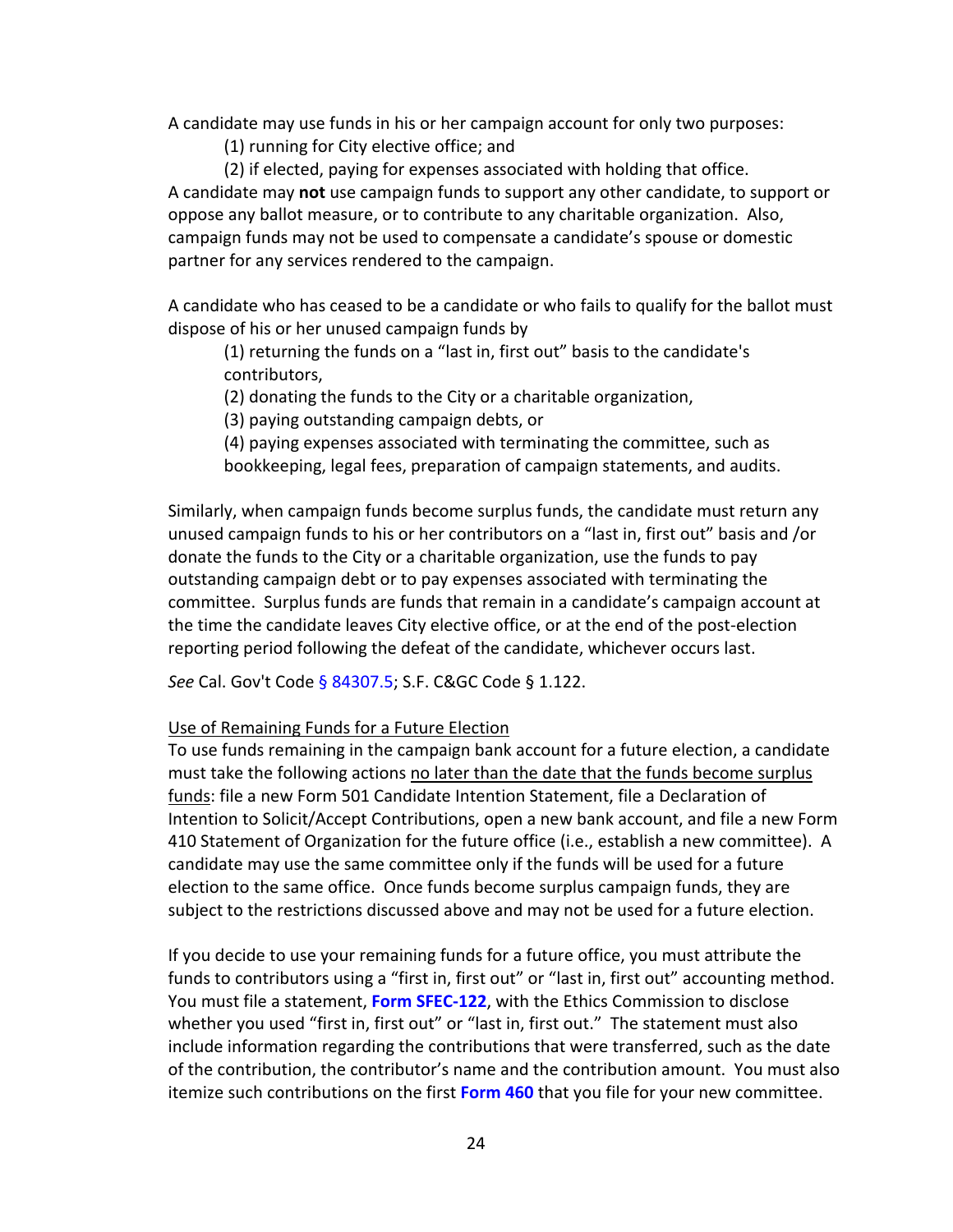Candidates for Mayor or the Board of Supervisors who receive public funding should consult the relevant supplemental guide because additional requirements and restrictions apply to funds that remain after the election.

**Improper usage of campaign funds may result in enforcement related penalties.**

*See* Cal. Gov't Code [§ 89519;](http://leginfo.legislature.ca.gov/faces/codes_displaySection.xhtml?lawCode=GOV§ionNum=89519.) CCR § 18951; [S.F. C&GC](http://library.amlegal.com/nxt/gateway.dll/California/campaign/articleielectioncampaigns?f=templates$fn=default.htm$3.0$vid=amlegal:sanfrancisco_ca$anc=JD_Art.ICh.1) Code § 1.122.

#### <span id="page-24-0"></span>**B. Officeholder Expenses**

Candidates who are officeholders may not establish a separate officeholder account. Officeholder expenses may be paid from the candidate's campaign account in accordance with state law.

*See* [S.F. C&GC](http://library.amlegal.com/nxt/gateway.dll/California/campaign/articleielectioncampaigns?f=templates$fn=default.htm$3.0$vid=amlegal:sanfrancisco_ca$anc=JD_Art.ICh.1) Code § 1.108; Ethics Commission [Advice Letter](https://sfethics.org/laws/advice-letters) (June 17, 2002); Cal. Gov't Cod[e § 89510\(b\).](http://leginfo.legislature.ca.gov/faces/codes_displaySection.xhtml?lawCode=GOV§ionNum=89510.)

#### <span id="page-24-1"></span>**VII. WHAT ARE THE RULES THAT APPLY TO CAMPAIGN ADVERTISING AND MAILERS?**

#### <span id="page-24-2"></span>**A. Political Advertising Disclosures (Disclaimers)**

State and local laws impose disclosure requirements on committees that pay for communications. In general, a candidate committee making expenditures for communications must include the following disclosure statements:

- 1) "Paid for by [*insert committee name*]" and
- 2) "Financial disclosures available at sfethics.org"

Mass mailings also require the sender's address. In addition to the disclosures listed above, the FPPC also recommends including the committee's ID number on all public campaign materials.

**For detailed information about these requirements and the relevant formatting rules for various communication types, please see the** *San Francisco Ethics Commission's Political Advertising [Disclosure](https://sfethics.org/compliance/campaigns/candidates/running-the-campaign-fundraising-campaign-communications/san-francisco-political-advertising-disclaimers-communications-by-city-candidate-committees-for-their-own-election) Chart for Communications by City Candidate Committees for their own Election.*

**Failure to properly comply with advertisement disclosure requirements may result in enforcement related penalties.**

#### <span id="page-24-3"></span>**B. Local Law Filing Requirements**

Candidates must file a "mass mailing" report (**[SFEC Form 161](https://sfethics.org/compliance/campaigns/complete-list-of-campaign-public-finance-forms)**) when s/he sends over two hundred substantially similar pieces of mail supporting his or her candidacy. The report and the copy of the mailing are due within 5 working days of the mailing, unless the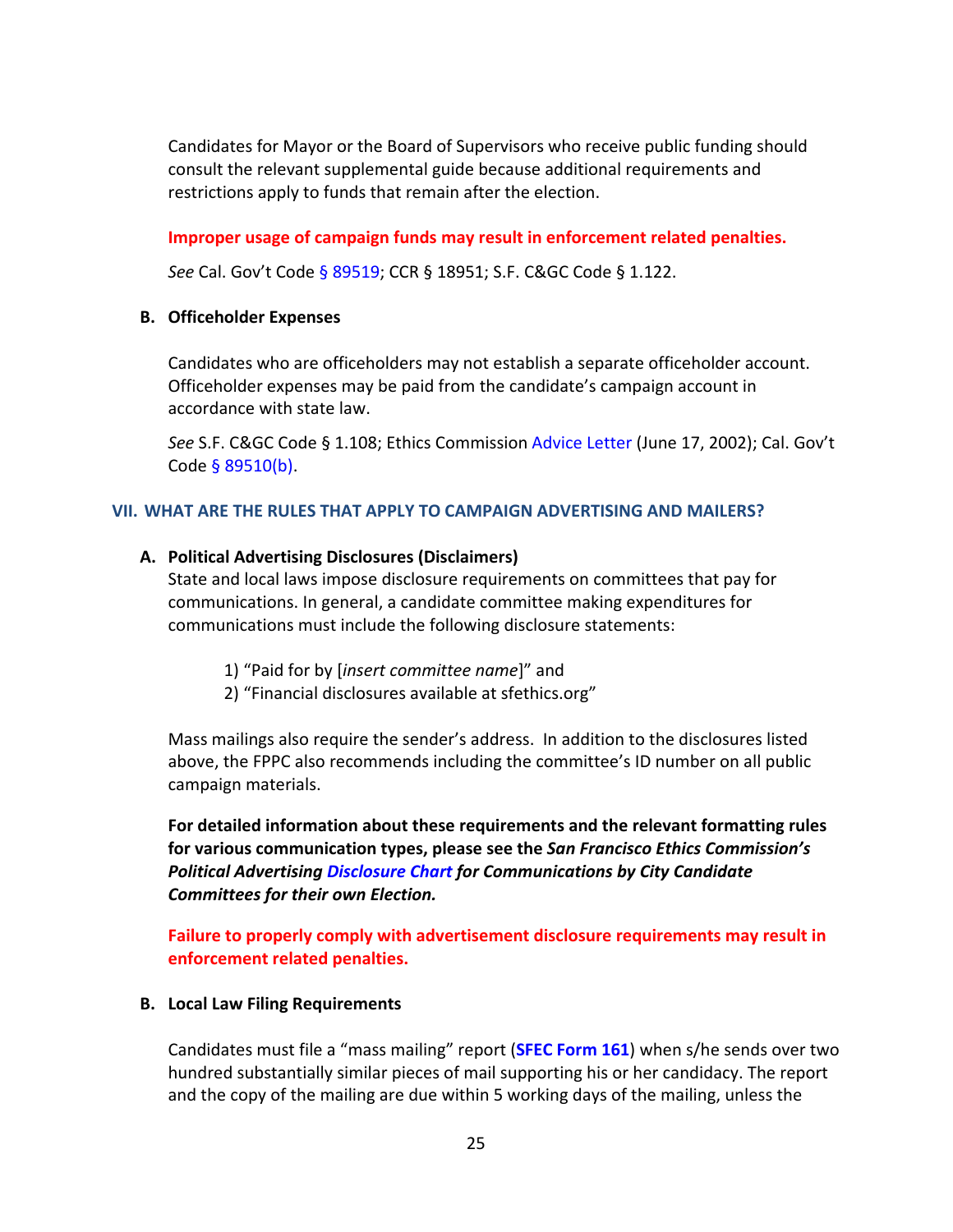mailing occurs within the final 16 days before the election, in which case the report is due within 48 hours. This form and mailing may be filed in paper format or emailed to [ethics.commission@sfgov.org.](mailto:ethics.commission@sfgov.org)

Form 161 discloses the itemized costs associated with the mailing, including but not limited to the amounts paid for photography, design, production, printing, distribution and postage. The candidate must show each separate charge or payment for each cost associated with the mass mailing. If the actual cost of the mailing is not known at the time of filing Form 161, a candidate may provide a good-faith estimate of costs. In the instance that an estimate is provided, the candidate must amend this statement within 48-hours after s/he receives concise information regarding the actual costs of the mass mailing.

*See* [S.F. C&GC](http://library.amlegal.com/nxt/gateway.dll/California/campaign/articleielectioncampaigns?f=templates$fn=default.htm$3.0$vid=amlegal:sanfrancisco_ca$anc=JD_Art.ICh.1) Code § 1.161.

#### <span id="page-25-0"></span>**VIII. IS PUBLIC FUNDING OF CAMPAIGNS AVAILABLE?**

San Francisco's public financing program provides partial public funding for candidates for Mayor or the Board of Supervisors to help defray the costs of elections. Candidates for Mayor or the Board of Supervisors should consult the relevant **[Supplemental Guide](https://sfethics.org/compliance/campaigns/candidates/public-financing-program)** to learn about requirements relating to the public financing program.

#### <span id="page-25-1"></span>**IX. WHAT ARE THE CONSEQUENCES OF VIOLATING THE REPORTING REQUIREMENTS?**

Any person who violates any of the reporting requirements, in either state or local law may be subject to fees, penalties and/or imprisonment. Fines vary depending on the violation but potentially are significant and can be as much as \$5,000 per violation, or three times the amount of money received or spent in excess of legal limits, whichever is greater.

In addition to any other penalties that may be imposed, late fees for filing campaign reports after the filing deadline are \$10 per day for paper filings, limited to the amount of activity during the reporting period or \$100, whichever is greater. The late fee for Forms requiring electronic statements is \$25 per day and is limited to the cumulative amount reported for the period covered by the late statement or \$250, whichever is greater.

Failure to report contributions or provide complete contributor information may result in forfeiture of the contributions. Prior to depositing contributions that total \$100 or more, a committee must obtain and report complete contributor information including the contributor's name, date of contribution, the contributor's street address and the contributor's occupation and employer information.

Employer information for contributors who are not employed, such as students, retired, or unemployed individuals may be reported by listing the same information in both the occupation and employer fields (i.e., Occupation: "Student", Employer: "Student", or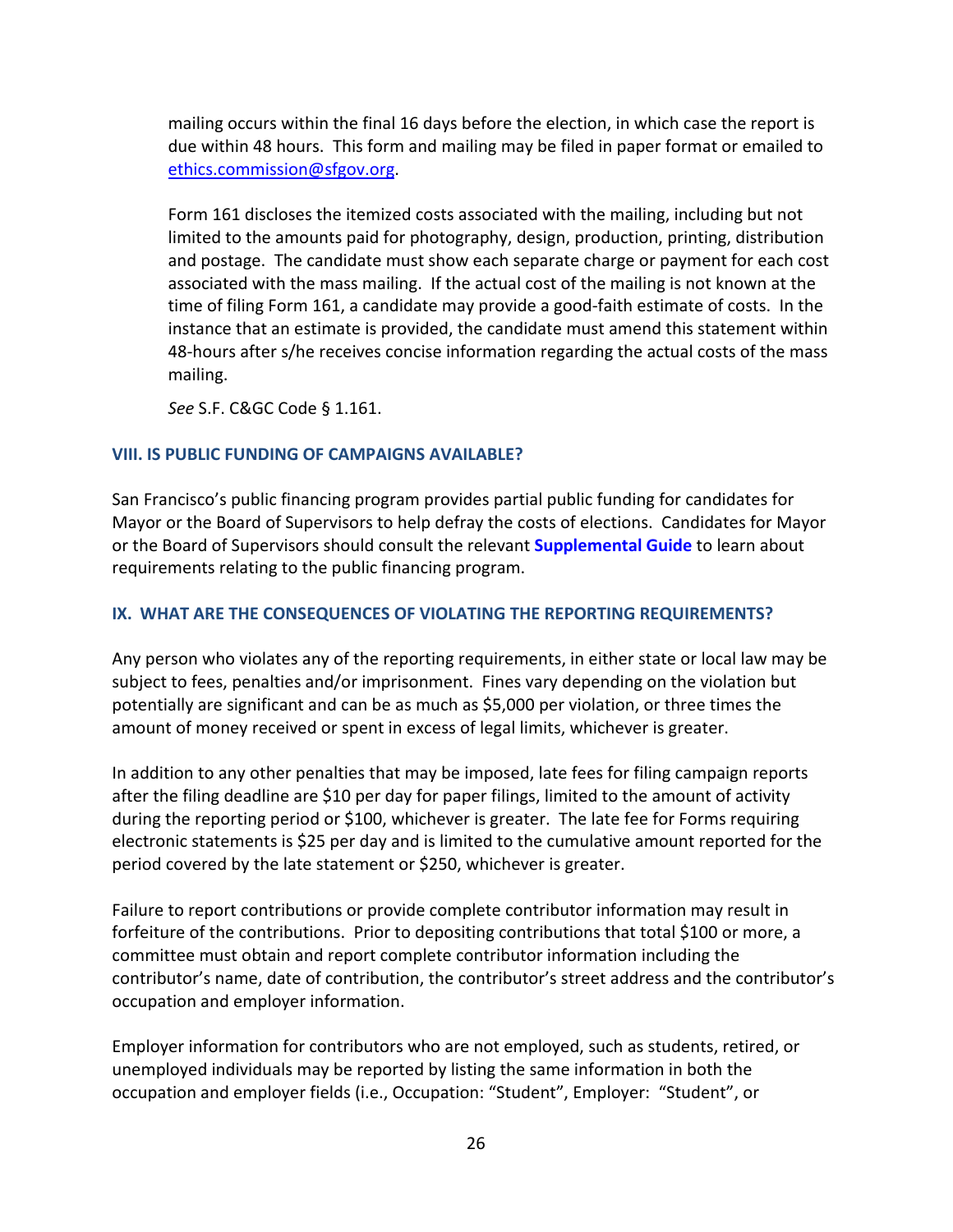Occupation: "Not employed", Employer: "Not employed""). Committees must report the business name of self-employed contributors. For self-employed contributors, indicate the occupation (i.e., "painter") and the name of the entity that is on the contributor's paycheck as the business name. Some professions such as "owner" or "manager" require a business name, while others (i.e., "babysitter") may or may not. Please contact Ethics Commission staff if you have questions.

Failure to obtain and report contributor information on campaign statements, accepting contributions in excess of the contribution limit, accepting contributions from corporations or accepting contributions from contractors who do business with the City may result in the forfeiture of such contributions to the City's General Fund, in addition to other penalties.

#### **Forfeiting Contributions**

If you believe that you received a contribution which violated the Ordinance, please make a check payable in the amount of the contribution to the City and County of San Francisco for forfeiture of the violating contribution. You may either mail this payment with a memo indicating the contribution date(s), the contributor(s) name, and reason for forfeiture to our office at the address below, or you may pay and add the required information electronically [\(Pay Fees](https://services.paysf.co/service/ethics-commission) – Select fee type: Remittance)

Make check payable to: City and County of San Francisco Mailing address: San Francisco Ethics Commission 25 Van Ness Ave. Suite 220 San Francisco, CA 94102

*See* [S.F. C&GC](http://library.amlegal.com/nxt/gateway.dll/California/campaign/articleielectioncampaigns?f=templates$fn=default.htm$3.0$vid=amlegal:sanfrancisco_ca$anc=JD_Art.ICh.1) Code §§ 1.106, 1.114, 1.114.5, 1.126 and 1.170; and Gov't Code [§ 91000](http://leginfo.legislature.ca.gov/faces/codes_displayText.xhtml?lawCode=GOV&division=&title=9.&part=&chapter=11.&article=) *et seq.*

# <span id="page-26-0"></span>**X. ARE CANDIDATES SUBJECT TO AUDITS?**

Each committee's campaign activity may be subject t[o audit](https://sfethics.org/compliance/campaigns/audits) by the **[Ethics Commission](https://sfethics.org/compliance/campaigns/audits)**, the **[FPPC](http://www.fppc.ca.gov/enforcement/audit-program.html)** or the **[Franchise Tax Board](https://www.ftb.ca.gov/aboutFTB/Political_Reform_Audit/index.shtml)**. Audits are conducted to determine whether committees have complied with applicable requirements and prohibitions imposed by State and local law. All candidates who receive public funding are audited. The Ethics Commission additionally selects non-publicly funded candidate committees from each election cycle for audit. As stated above, treasurers should retain records related to contributions and expenditures for four years from the date that the campaign statement disclosing such contributions and expenditures is filed. Upon notification of an audit, committees must promptly provide access to committee records.

### **Failure to maintain accurate and complete committee campaign records, may subject the committee to audit related findings and enforcement related penalties.**